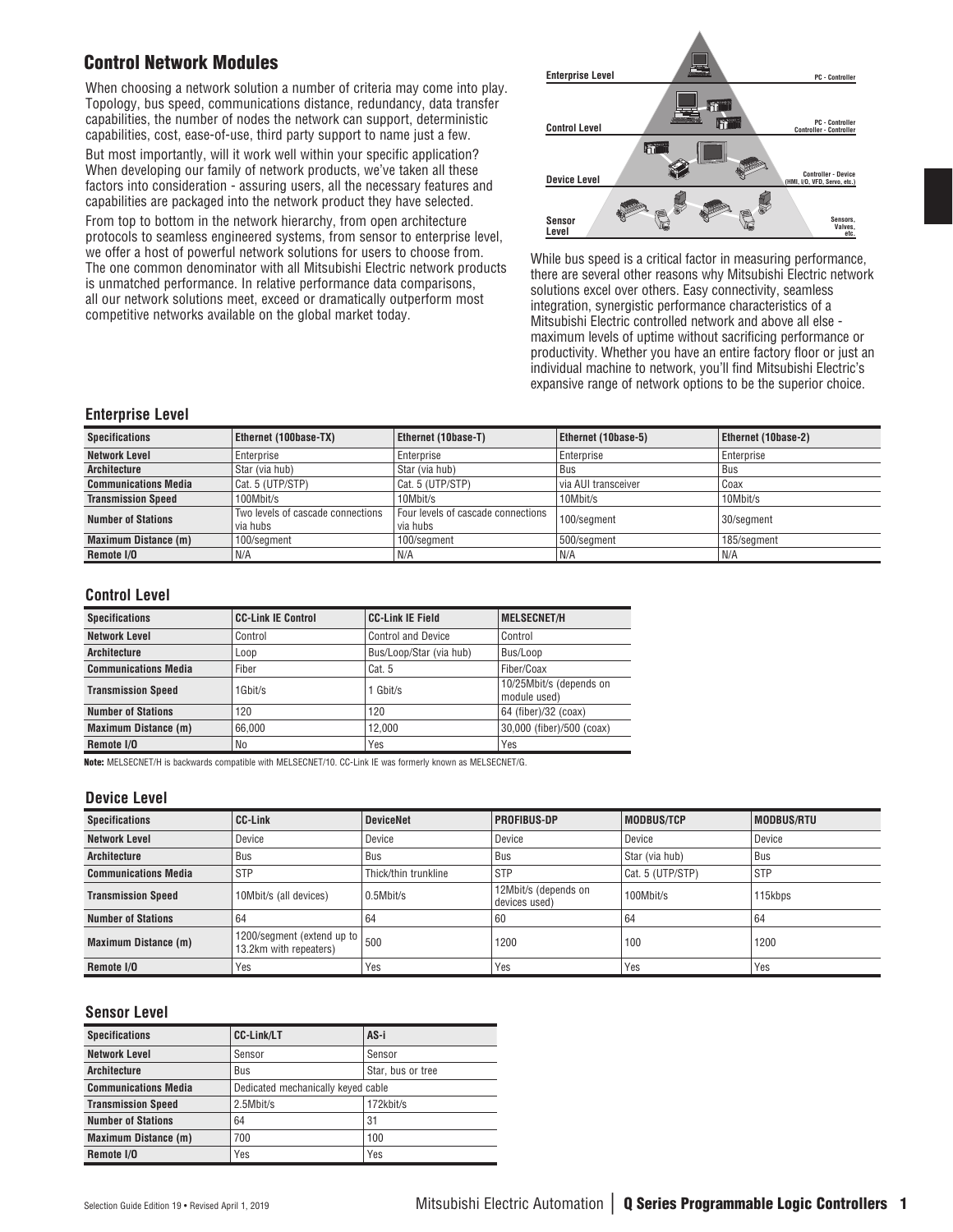# **CC-Línk IE**

## **CC-Link IE Control Level Master/Local Network Modules**

CC-Link IE is an industry leading alternative for open control level networking. Originally introduced as MELSECNET/G, it introduces an unprecedented 1Gbit/s Ethernet physical layer fiber topology for system performance surpassing any other network technology. MELSECNET/G has been turned over to the open administration of the CC-Link Partner Association (CLPA), and is now known as CC-Link IE. Mitsubishi Electric offers full support for CC-Link IE via the Q Series Controller.

## **CC-Link IE Control Optical Fiber Cordsets**

| <b>Model Number</b> | <b>Description</b>                                                                                  | Stocked Item |
|---------------------|-----------------------------------------------------------------------------------------------------|--------------|
| QG- M-B-LL          | CC-Link IE cordset, where _ represents length 1, 2, 3, 5, 10, 15, 20, 25, 30, 35, 40 or 50 meters [ |              |
| <b>Belden</b>       | Belden part numbers. Ordered directly through Belden                                                |              |

| <b>Model Number</b>                   |                                                         | <b>QJ71GP21-SX</b>                                                                                                                                                                                                  | <b>QJ71GP21S-SX</b>                                                                      |  |  |  |
|---------------------------------------|---------------------------------------------------------|---------------------------------------------------------------------------------------------------------------------------------------------------------------------------------------------------------------------|------------------------------------------------------------------------------------------|--|--|--|
| <b>Stocked Item</b>                   |                                                         | S                                                                                                                                                                                                                   |                                                                                          |  |  |  |
| <b>Certification</b>                  |                                                         | UL . cUL . CE                                                                                                                                                                                                       |                                                                                          |  |  |  |
| <b>Network Common Memory</b>          |                                                         | 256 kB                                                                                                                                                                                                              |                                                                                          |  |  |  |
|                                       | <b>Transient Transmission Capacity</b>                  | 960 bytes                                                                                                                                                                                                           |                                                                                          |  |  |  |
| <b>Communication Speed</b>            |                                                         | 1GB                                                                                                                                                                                                                 |                                                                                          |  |  |  |
| <b>Number of Stations Per Network</b> |                                                         | When Universal model QCPU is used for control station: 120; (Control station: 1, Normal station: 119); When High Performance model<br>QCPU is used for control station: 64 (Control station: 1, Normal station: 63) |                                                                                          |  |  |  |
| <b>Connection Cable</b>               |                                                         | Optical fiber cable (Multi-mode fiber)                                                                                                                                                                              |                                                                                          |  |  |  |
| <b>Overall Cable Distance</b>         |                                                         | 66000m (When 120 stations are connected)                                                                                                                                                                            |                                                                                          |  |  |  |
|                                       | <b>Max. Station-To-Station Distance</b>                 | 550m                                                                                                                                                                                                                |                                                                                          |  |  |  |
| <b>Max. Number of Networks</b>        |                                                         | 239                                                                                                                                                                                                                 |                                                                                          |  |  |  |
| <b>Max. Number of Groups</b>          |                                                         | 32                                                                                                                                                                                                                  |                                                                                          |  |  |  |
| I/O Device Points Occupied            |                                                         | 32                                                                                                                                                                                                                  | 48 (I/O assignment: Empty first half: 16 points,<br>Latter half: 32 points for intelli.) |  |  |  |
|                                       | Voltage                                                 |                                                                                                                                                                                                                     | 20.4V to 31.2VDC                                                                         |  |  |  |
|                                       | <b>Current</b>                                          |                                                                                                                                                                                                                     | 0.28A                                                                                    |  |  |  |
| <b>External Power</b>                 | <b>Terminal Screw Size</b>                              |                                                                                                                                                                                                                     | M <sub>3</sub>                                                                           |  |  |  |
| <b>Supply</b>                         | <b>Applicable Solderless</b><br><b>Terminal</b>         | No external power supply function                                                                                                                                                                                   | R <sub>1.25</sub> -3                                                                     |  |  |  |
|                                       | <b>Allowable Momentary</b><br><b>Power Failure Time</b> |                                                                                                                                                                                                                     | 1ms (Level PS1)                                                                          |  |  |  |
|                                       | <b>Internal Current Consumption (5VDC)</b>              | 0.85A                                                                                                                                                                                                               | 0.90A                                                                                    |  |  |  |
| Weight (kg)                           |                                                         | 0.18                                                                                                                                                                                                                | 0.28                                                                                     |  |  |  |
| <b>Base Unit Slots Occupied</b>       |                                                         |                                                                                                                                                                                                                     | $\overline{2}$                                                                           |  |  |  |

## **CC-Link IE Field Network Module**

CC-Link IE Field brings 1 Gigabit speed for cyclic, acyclic and transient data transmission to RJ45 and Cat 5e cabling infrastructure. Create mixtures of line and star topology, and maintain control over up to 120 controller or remote I/O stations simultaneously on the same network.

| <b>Model Number</b>                                          |                                                       | QJ71GF11-T2 (*1)                                                                                                                        |  |  |  |
|--------------------------------------------------------------|-------------------------------------------------------|-----------------------------------------------------------------------------------------------------------------------------------------|--|--|--|
| <b>Stocked Item</b>                                          |                                                       | S                                                                                                                                       |  |  |  |
| <b>Certification</b>                                         |                                                       | UL • cUL • CE                                                                                                                           |  |  |  |
| <b>Network Common Memory</b>                                 |                                                       | 32 kB                                                                                                                                   |  |  |  |
| <b>Transient Transmission Capacity</b>                       |                                                       | 2048 bytes                                                                                                                              |  |  |  |
|                                                              | <b>Communication Speed</b>                            | 1Gbps                                                                                                                                   |  |  |  |
|                                                              | <b>Connection Cable</b>                               | An Ethernet cable that meets the 1000BASE-T standard (Category 5e or higher, shielded RJ45)                                             |  |  |  |
|                                                              | <b>Maximum Station-to-</b><br><b>Station Distance</b> | 100m max. (Compliant with ANSI/TIA/EIA-568-B (Category 5e))                                                                             |  |  |  |
| <b>Ethernet</b>                                              | <b>Total Distance</b>                                 | Line topology: 12000m (when connected to 1 master station and 120 slave stations)<br>Star topology: Depends on the system configuration |  |  |  |
|                                                              | <b>Number of Cascade</b><br><b>Connections</b>        | Up to 20                                                                                                                                |  |  |  |
|                                                              | <b>Transmission Path</b>                              | Line topology, star topology, ring topology and mix of both line topology and star topology is possible                                 |  |  |  |
| Number of                                                    | <b>Master Station</b>                                 | station                                                                                                                                 |  |  |  |
| <b>Connected</b><br><b>Stations in One</b><br><b>Network</b> | <b>Local Station</b>                                  | 120 stations (Local station or Remote I/O) (*2)                                                                                         |  |  |  |
| <b>Maximum Number of Networks</b>                            |                                                       | 239                                                                                                                                     |  |  |  |
| <b>Communication Method</b>                                  |                                                       | Token passing method                                                                                                                    |  |  |  |
| <b>Number of Occupied I/O Points</b>                         |                                                       | 32 points (I/O assignment: Intelligent 32 points)                                                                                       |  |  |  |
|                                                              | <b>Internal Current Consumption (5VDC)</b>            | 0.85A                                                                                                                                   |  |  |  |
| Weight (kg)                                                  |                                                       | 0.18                                                                                                                                    |  |  |  |
| <b>Base Unit Slots Occupied</b>                              |                                                       |                                                                                                                                         |  |  |  |

#### **Notes:**

1. Must be used with QnU Universal CPUs with Serial Numbers starting with '12012' or higher. 2. For CC-Link IE Field Remote I/O stations, refer to the LJ72GF15-T2 CC-Link IE Field Slave Head station.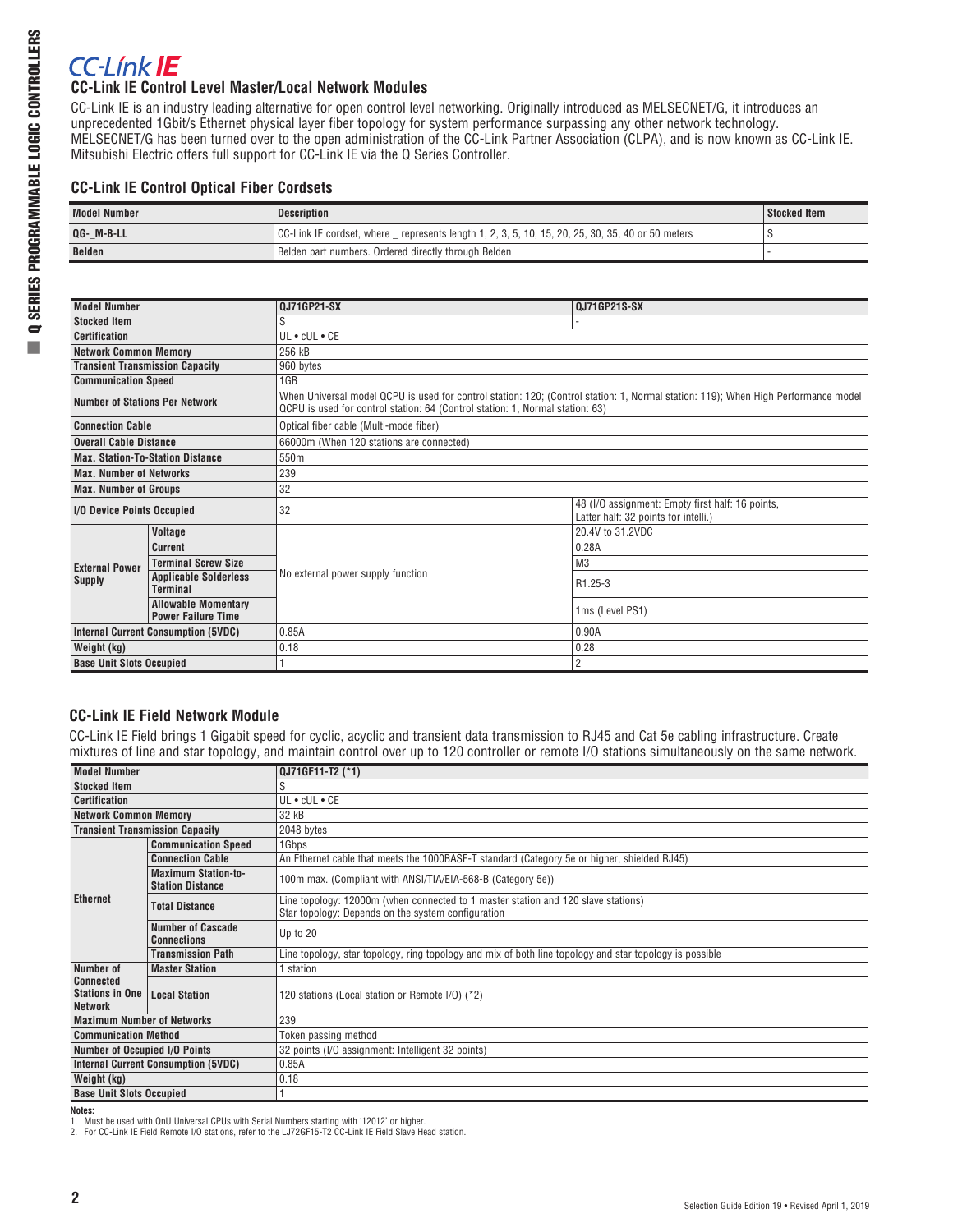### **MELSECNET/H Control Level Master/Local Network Modules**

Use MELSECNET/H to link Q Series systems together on a control level network for the coordinated operation of multiple controllers on a production line or large machine. MELSECNET/H also supports the direct connection of PCs onto the network for SCADA or maintenance applications. MELSECNET/H was designed to offer similar performance benefits to most industrial Ethernet systems, while offering the high degree of performance required in an automation environment.

#### **MELSECNET/H Optical Fiber**

Optical fiber media cable is available for connecting MELSECNET/H networks.

| <b>Model Number</b> | <b>Description</b>                                                                         | Stocked Item |
|---------------------|--------------------------------------------------------------------------------------------|--------------|
| AS-1000M-B          | Optical fiber cable, sold by the meter                                                     |              |
| DL-72ME             | AS-1000M-B connector, MEAU offers the service to provide pre-terminated cables as required |              |
| <b>PA7003</b>       | Splice connector for joining pre-terminated AS-1000M-B cable                               |              |
| CAK-0068ME          | Optional termination tool kit for AS-1000M-B and DL-72ME for on-site termination work      |              |

#### **MELSECNET/H Control Level Master/Local Network Modules**

| <b>Model Number</b>                 |                                               | QJ71LP21-25                                              |                                                  | <b>QJ71LP21S-25</b>                                  |                                              | QJ71LP21G                                                                                             | QJ71LP21GE            |  |
|-------------------------------------|-----------------------------------------------|----------------------------------------------------------|--------------------------------------------------|------------------------------------------------------|----------------------------------------------|-------------------------------------------------------------------------------------------------------|-----------------------|--|
| <b>Stocked Item</b>                 |                                               | S                                                        |                                                  |                                                      |                                              |                                                                                                       |                       |  |
| <b>Certification</b>                |                                               | UL . cUL . CE                                            |                                                  |                                                      |                                              |                                                                                                       |                       |  |
| <b>Connection Form</b>              |                                               | Duplex loop type                                         |                                                  |                                                      |                                              |                                                                                                       |                       |  |
|                                     |                                               |                                                          |                                                  |                                                      |                                              |                                                                                                       |                       |  |
|                                     |                                               |                                                          | <b>MELSECNET/H Mode</b>                          |                                                      | <b>MELSECNET/10 Mode</b>                     |                                                                                                       |                       |  |
|                                     | <b>Max. Number of Link Points Per Network</b> | LX/LY                                                    | 8192 points (8k bits)                            |                                                      | 8192 points (8k bits)                        |                                                                                                       |                       |  |
|                                     |                                               | LB                                                       | 16384 points (16k bits)                          |                                                      | 8192 points (8k bits)                        |                                                                                                       |                       |  |
|                                     |                                               | W                                                        | 16384 points (16k words)                         |                                                      | 8192 points (8k words)                       |                                                                                                       |                       |  |
|                                     | <b>Max. Number of Link Points Per Station</b> |                                                          |                                                  |                                                      |                                              | [LW+LB+LY<=2000 bytes (cyclic communication)]+[LW+LB+LY<=2000 bytes (low-speed cyclic communication)] |                       |  |
|                                     | <b>Transient Transmission Capacity</b>        | Max. 1920 bytes/frame                                    |                                                  |                                                      |                                              |                                                                                                       |                       |  |
| <b>Transmission Speed</b>           |                                               |                                                          | 10Mbps/25Mbps (depending on switch setting) (*1) |                                                      |                                              | 10Mbps                                                                                                | 10Mbps                |  |
| <b>Cable Type</b>                   |                                               | Optical (AS-1000M-B<br>$(SI, 200/250))$ (*2)             |                                                  |                                                      | Optical (AS-1000M-B<br>$(SI, 200/250))$ (*2) | Optical (GI-50/125)                                                                                   | Optical (GI-62.5/125) |  |
| <b>Max. Number of Networks</b>      |                                               | 239                                                      |                                                  |                                                      |                                              |                                                                                                       |                       |  |
| <b>Max. Number of Groups</b>        |                                               | 32                                                       |                                                  |                                                      |                                              |                                                                                                       |                       |  |
| <b>Number of Stations Connected</b> |                                               | 64 stations (1: control station, 63: normal station)     |                                                  |                                                      |                                              |                                                                                                       |                       |  |
| <b>Overall Distance</b>             |                                               | 30km (98360.67 ft.)                                      |                                                  |                                                      |                                              |                                                                                                       |                       |  |
|                                     |                                               | <b>Transmission Speed</b><br><b>Cable Type</b><br>10Mbps |                                                  |                                                      |                                              |                                                                                                       |                       |  |
|                                     |                                               |                                                          |                                                  | 25Mbps                                               |                                              |                                                                                                       |                       |  |
|                                     |                                               | <b>SI</b>                                                | 500m (3278.69 ft.)                               |                                                      | 200m (1312.33 ft.)                           |                                                                                                       |                       |  |
| <b>Station to Station Distance</b>  |                                               | <b>H-PCF</b>                                             | 1km (3278.69 ft.)                                |                                                      | 400m (1312.33 ft.)                           | 2km (6557.38 ft.)                                                                                     |                       |  |
|                                     |                                               | <b>Broadband H-PCF</b>                                   | 1km (3278.69 ft.)                                |                                                      | 1km (3278.69 ft.)                            |                                                                                                       |                       |  |
|                                     |                                               | QSI                                                      | 1km (3278.69 ft.)                                |                                                      | 1km (3278.69 ft.)                            |                                                                                                       |                       |  |
| <b>Distance Extension Repeater</b>  |                                               |                                                          |                                                  |                                                      |                                              |                                                                                                       |                       |  |
|                                     |                                               |                                                          |                                                  |                                                      | 48 points (I/O assignment: first             |                                                                                                       |                       |  |
| I/O Device Points Occupied          |                                               | 32 points                                                |                                                  | 16 points as empty, 1st 32 points<br>as intelligent) |                                              | 32 points                                                                                             |                       |  |
|                                     | Voltage                                       |                                                          |                                                  | 20.4 to 31.2VDC                                      |                                              |                                                                                                       |                       |  |
|                                     | <b>Current</b>                                | ä,                                                       |                                                  | 0.20A                                                |                                              |                                                                                                       |                       |  |
| External                            | <b>Terminal Screw Size</b>                    | ä,                                                       |                                                  | M3 Screw                                             |                                              |                                                                                                       |                       |  |
| <b>Power Supply</b>                 | <b>Applicable Solderless</b><br>Terminal      |                                                          |                                                  | R1.25-3                                              |                                              |                                                                                                       |                       |  |
|                                     | <b>Applicable Wire Size</b>                   |                                                          |                                                  | 0.3 to 1.25 mm <sup>2</sup>                          |                                              |                                                                                                       |                       |  |
|                                     | <b>Tightening Torque</b>                      | ä,                                                       |                                                  | 42 to 58N • cm                                       |                                              |                                                                                                       |                       |  |
|                                     | Internal Current Consumption (5VDC) (A)       | 0.55                                                     |                                                  | 0.55                                                 |                                              | 0.55                                                                                                  | 0.55                  |  |
| Weight (kg)                         |                                               | 0.11                                                     |                                                  | 0.20                                                 |                                              | 0.11                                                                                                  | 0.11                  |  |
| <b>Base Unit Slots Occupied</b>     |                                               | $\mathbf{1}$                                             |                                                  | $\overline{2}$                                       |                                              |                                                                                                       |                       |  |

Notes:

1. 25 Mbps is available for the MELSECNET/H mode only.

2. Other types of fiber cables can be used, see "Station-to-station distance". To order pre-assembled AS-1000M-B cables, specify cable length, two DL-72ME connectors, and labor-TSS surcharge.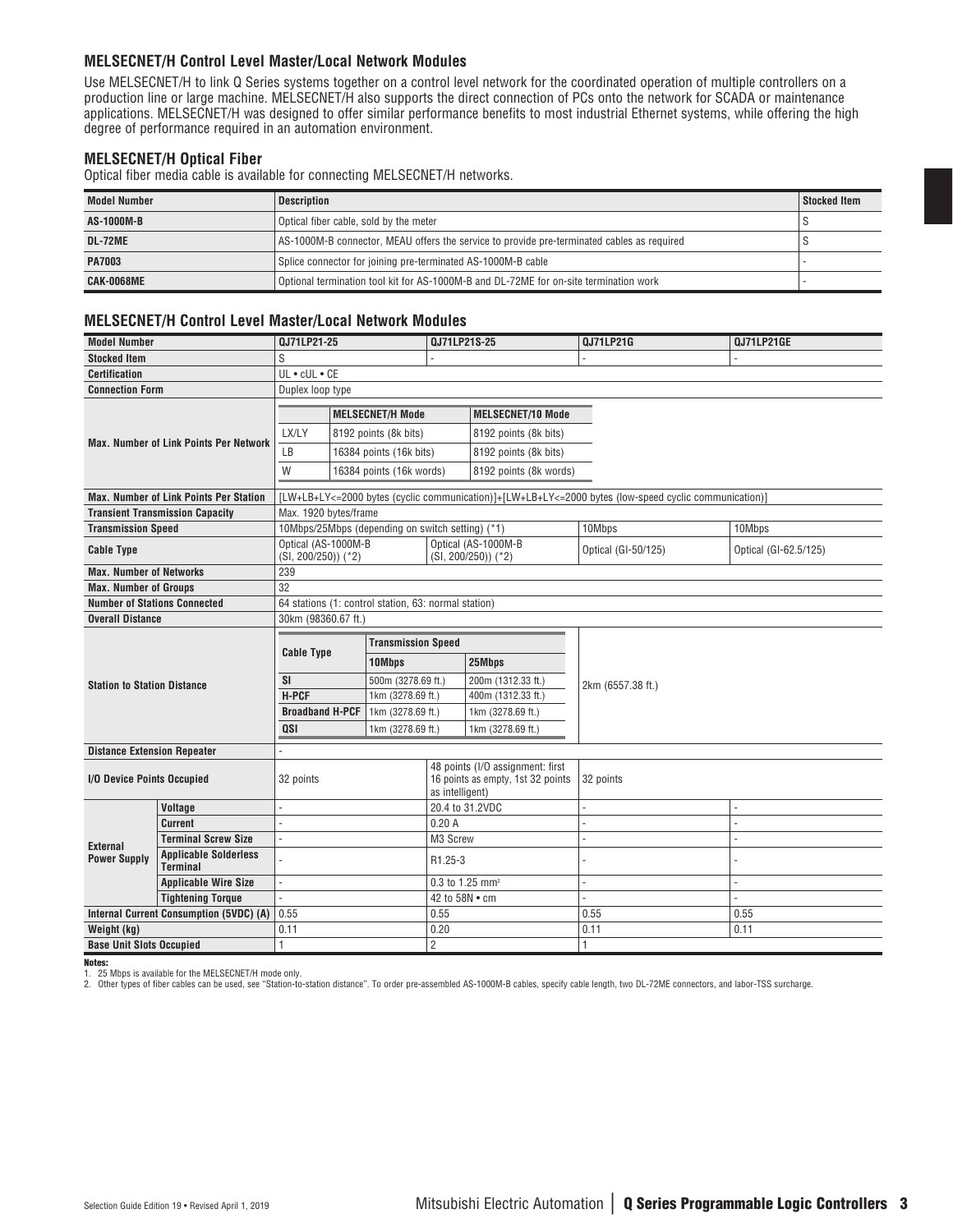## **MELSECNET/H Control Level Master/Local Network Modules**

| <b>Model Number</b>                            | <b>QJ71BR11</b>                                                                                             |                                                               |                                                                            | <b>QJ71NT11B</b>                                                                          |                                                                                                                                              |  |
|------------------------------------------------|-------------------------------------------------------------------------------------------------------------|---------------------------------------------------------------|----------------------------------------------------------------------------|-------------------------------------------------------------------------------------------|----------------------------------------------------------------------------------------------------------------------------------------------|--|
| <b>Stocked Item</b>                            | S                                                                                                           |                                                               |                                                                            | S                                                                                         |                                                                                                                                              |  |
| <b>Certification</b>                           | UL . cUL . CE                                                                                               |                                                               |                                                                            |                                                                                           |                                                                                                                                              |  |
| <b>Connection Form</b>                         | Simplex bus type                                                                                            |                                                               |                                                                            | Token bus                                                                                 |                                                                                                                                              |  |
| <b>Max. Number of Link Points Per Network</b>  | <b>MELSECNET/H Mode</b><br>LX/LY<br>8192 points (8k bits)<br>LB<br>16384 points (16k bits)                  |                                                               | <b>MELSECNET/10 Mode</b><br>8192 points (8k bits)<br>8192 points (8k bits) | LX/LY                                                                                     | <b>MELSECNET/H Mode,</b><br><b>MELSECNET/H Extended Mode (*1)</b><br>8192 points                                                             |  |
|                                                | W<br>16384 points (16k words)                                                                               |                                                               | 8192 points (8k words)                                                     | LB<br>W                                                                                   | 16384 points<br>16384 points                                                                                                                 |  |
| <b>Max. Number of Link Points Per Station</b>  | [LW+LB+LY<=2000 bytes (cyclic<br>communication)]+[LW+LB+LY<=2000 bytes<br>(low-speed cyclic communication)] |                                                               |                                                                            | bytes $(*2)$                                                                              | MELSECNET/H mode: { $(LY + LB)$ /8 + (2 × LW)} $\le$ 2000 bytes (*2)<br>MELSECNET/H Extended mode: $\{(LY+LB)/8 + (2 \times LW)\}\leq 35840$ |  |
| <b>Transient Transmission Capacity</b>         | Max. 1920 bytes/frame                                                                                       |                                                               |                                                                            |                                                                                           |                                                                                                                                              |  |
| <b>Transmission Speed</b>                      | 10Mbps                                                                                                      |                                                               |                                                                            | 156kbps/312kbps/625kbps/1.25Mbps/2.5Mbps/5Mbps/10Mbps<br>(Switched by network parameters) |                                                                                                                                              |  |
| <b>Cable Type</b>                              | Coaxial 75Ω; RG-59B/U RG-11A/U                                                                              |                                                               |                                                                            | Twisted pair cable or CC-Link Ver.1.10-compatible cable (*4)                              |                                                                                                                                              |  |
| <b>Max. Number of Networks</b>                 | 239                                                                                                         |                                                               |                                                                            |                                                                                           |                                                                                                                                              |  |
| <b>Max. Number of Groups</b>                   | 32                                                                                                          |                                                               |                                                                            |                                                                                           |                                                                                                                                              |  |
| <b>Number of Stations Connected</b>            | 32 stations (1: control station, 31: normal station)                                                        |                                                               |                                                                            |                                                                                           |                                                                                                                                              |  |
| <b>Overall Distance</b>                        |                                                                                                             | 500m (1639.34 ft.); RG-11A/U) / 300m; (983.61 ft.) (RG-59B/U) |                                                                            |                                                                                           |                                                                                                                                              |  |
|                                                | <b>CC-Link Ver. 1.10-Compatible Cable</b>                                                                   |                                                               |                                                                            |                                                                                           |                                                                                                                                              |  |
|                                                | <b>Communication Speed</b><br>156kbps (*3)                                                                  | <b>Twisted Pair Cable</b><br>1200m                            | 1200m                                                                      |                                                                                           |                                                                                                                                              |  |
|                                                | 312kbps                                                                                                     | 600m                                                          | 900m                                                                       |                                                                                           |                                                                                                                                              |  |
|                                                | 625kbps                                                                                                     | 400m                                                          | 600m                                                                       |                                                                                           |                                                                                                                                              |  |
| <b>Station to Station Distance</b>             | $1.25M$ bps                                                                                                 | 200m                                                          |                                                                            | 400m                                                                                      |                                                                                                                                              |  |
|                                                | 2.5Mbps                                                                                                     |                                                               | 200 <sub>m</sub>                                                           |                                                                                           |                                                                                                                                              |  |
|                                                | 5Mbps                                                                                                       | (Not applicable)                                              | 150m                                                                       |                                                                                           |                                                                                                                                              |  |
|                                                | 10Mbps                                                                                                      |                                                               | 100 <sub>m</sub>                                                           |                                                                                           |                                                                                                                                              |  |
|                                                |                                                                                                             |                                                               |                                                                            |                                                                                           |                                                                                                                                              |  |
| <b>Distance Extension Repeater</b>             | Up to 2.5km (8196.72 ft.) by connection of max. four repeaters.<br>Use A6BR10/ A6BR10-DC repeaters.         |                                                               |                                                                            |                                                                                           |                                                                                                                                              |  |
| I/O Device Points Occupied                     | 32 points                                                                                                   |                                                               |                                                                            | 32 points                                                                                 |                                                                                                                                              |  |
| <b>Internal Current Consumption (5VDC) (A)</b> | 0.75                                                                                                        |                                                               |                                                                            | 0.6                                                                                       |                                                                                                                                              |  |
| Weight (kg)                                    | 0.11                                                                                                        |                                                               |                                                                            | 0.13                                                                                      |                                                                                                                                              |  |
| <b>Base Unit Slots Occupied</b>                |                                                                                                             |                                                               |                                                                            |                                                                                           |                                                                                                                                              |  |

**Notes:**<br>1. Mode selection is performed using network parameters.<br>2. The number of LY points of the stations set in the I/O master station is the sum total of the LY points for output to all stations within the block.<br>3. T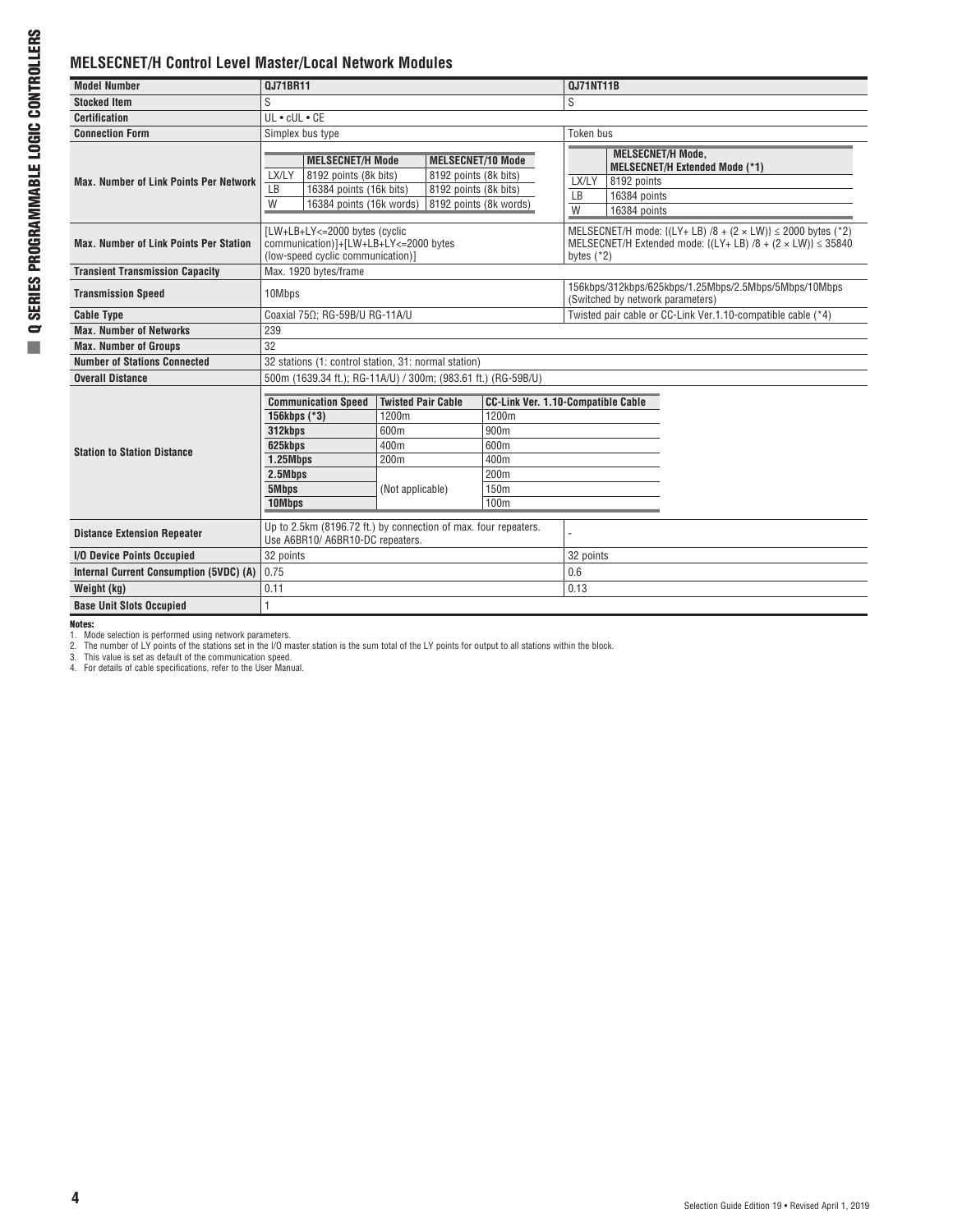### **MELSECNET/H Remote I/O Network Modules**

These modules form a complimentary solution to the master/local modules. The master/local modules allow CPUs to be linked for information exchange. The remote I/O modules fit on a base rack in place of the CPU, and allow this rack of I/O to be operated under the control of a remote Q Series CPU over a MELSECNET/H link.

| <b>Model Number</b>                           |                                       | 0J72LP25-25                                                                                                                                                                                              | 0J72LP25G           | 0J72LP25GE                                                       | 0J72BR15                                                               |
|-----------------------------------------------|---------------------------------------|----------------------------------------------------------------------------------------------------------------------------------------------------------------------------------------------------------|---------------------|------------------------------------------------------------------|------------------------------------------------------------------------|
| S<br><b>Stocked Item</b>                      |                                       |                                                                                                                                                                                                          |                     |                                                                  | S                                                                      |
| <b>Certification</b>                          |                                       | $UL \cdot cUL \cdot CE$                                                                                                                                                                                  |                     |                                                                  |                                                                        |
| <b>Connection Form</b>                        |                                       | Duplex loop type                                                                                                                                                                                         |                     |                                                                  | Simplex bus type                                                       |
| <b>Max. Number of Link Points Per Station</b> |                                       | Remote I/O station to remote master station ( $(LY+LB)/8 + (2 LW)$ ) -1600 bytes</th <th></th> <th></th> <th></th>                                                                                       |                     |                                                                  |                                                                        |
| <b>Transient Transmission Capacity</b>        |                                       | Max. 1920 bytes/frame                                                                                                                                                                                    |                     |                                                                  |                                                                        |
| <b>Transmission Speed</b>                     |                                       | 10Mbps/25Mbps (depending on<br>switch setting)                                                                                                                                                           | 10Mbps              |                                                                  |                                                                        |
| <b>Cable Type</b>                             |                                       | Optical (AS-1000M-B<br>$(SI, 200\frac{750}{1})$ (*1)                                                                                                                                                     | Optical (GI-50/125) | Optical (GI-62.5/125)                                            | Coaxial 75Ω (RG-59B/U,<br>RG-11A/U)                                    |
| <b>Max. Number of Networks</b>                |                                       | 239                                                                                                                                                                                                      |                     |                                                                  |                                                                        |
| <b>Number of Stations</b>                     |                                       | 65 stations (1:remote master station, 1:remote I/O station)                                                                                                                                              |                     | 33 stations (1:remote master<br>station. 32: remote I/O station) |                                                                        |
| <b>Overall Distance</b>                       |                                       | 30km (98360.66 ft.)                                                                                                                                                                                      |                     |                                                                  | 500m (1639.34 ft.) (RG-11A/U);<br>300m (983.61 ft.) (RG-59B/U)         |
| <b>Distance Extension Repeater</b>            |                                       |                                                                                                                                                                                                          |                     |                                                                  | Up to 2.5km (8196.72 ft.) 4<br>repeaters max. Use A6BR10/<br>A6BR10-DC |
| <b>Max. Distance</b>                          | Communication<br><b>Speed: 10Mbps</b> | SI type optical cable: 500m<br>(3278.69 ft.); H-PCF type<br>optical cable: 1km (3278.69 ft.);<br>Broadband H-PCF cable: 1km<br>(3278.69 ft.); QSI type optical<br>cable: 1km (3278.69 ft.)               | 2km (6557.38 ft.)   | 2km (6557.38 ft.)                                                |                                                                        |
| <b>Between Stations</b>                       | Communication<br><b>Speed: 25Mbps</b> | SI type optical cable: 200m<br>$(1312.33 \text{ ft.})$ ; H-PCF type optical<br>cable: 400m (1311.48 ft.);<br>Broadband H-PCF cable: 1km<br>$(3278.69$ ft.): QSI type optical<br>cable: 1km (3278.69 ft.) |                     |                                                                  |                                                                        |
| <b>5VDC Internal Current Consumption (A)</b>  |                                       | 0.89                                                                                                                                                                                                     | 0.89                | 0.89                                                             | 1.1                                                                    |
| Weight (kg)                                   |                                       | 0.15                                                                                                                                                                                                     | 0.15                | 0.15                                                             | 0.16                                                                   |
| <b>Base Unit Slots Occupied</b>               |                                       |                                                                                                                                                                                                          |                     |                                                                  |                                                                        |

Note 1: Other types of fiber can be used. See "Interstation distance". AS-1000M-B is purchased by the meter and can be ordered pre-assembled with DL-72ME connectors and LaborTSS surcharge.

#### **CC-Link Device Level Master/Local Network Module**

Device level networks typically link a controller to the physical components of a system that it controls. CC-Link represents the next level down from MELSECNET/H in the networking hierarchy and allows devices such as I/O modules, VFDs, HMIs and servos to be connected to the controller in a very cost effective, high performance way via a single network cable.

Please see the CC-Link section of the Distributed I/O section for a full listing of the CC-Link I/O products available.

| <b>Model Number</b>                                                                                                                                           | 0J61BT11N                                                                                                                                                                                                                                                                                                                        |
|---------------------------------------------------------------------------------------------------------------------------------------------------------------|----------------------------------------------------------------------------------------------------------------------------------------------------------------------------------------------------------------------------------------------------------------------------------------------------------------------------------|
| <b>Stocked Item</b>                                                                                                                                           | S                                                                                                                                                                                                                                                                                                                                |
| <b>Certification</b>                                                                                                                                          | $UL \cdot cUL \cdot CE$                                                                                                                                                                                                                                                                                                          |
| <b>Transmission Rate</b>                                                                                                                                      | Selectable 156 kbps/ 625 kbps/ 2.5 Mbps/ 5 Mbps/ 10 Mbps                                                                                                                                                                                                                                                                         |
| <b>Maximum Overall Cable Distance</b><br>(Maximum Transmission Distance)                                                                                      | Varies according to the transmission rate (156 kbps: 1200m; 10Mbps: 100m)                                                                                                                                                                                                                                                        |
| <b>Maximum Number of Connected</b><br><b>Stations (Master Station)</b>                                                                                        | 64                                                                                                                                                                                                                                                                                                                               |
| <b>Number of Occupied Stations</b><br>(Local Station)                                                                                                         | to 4 stations; The number of stations can be switched using the GX Works2 parameter setting                                                                                                                                                                                                                                      |
| <b>Maximum Number of Link Points Per</b><br>System                                                                                                            | Remote I/O (RX, RY): 8192 points; Remote write register (RWw): 2048 words. Remote read register (RWr): 2048 words                                                                                                                                                                                                                |
| <b>Remote Station/Local Station/Intelligent</b><br><b>Device Station/Standby Master Station</b><br><b>Maximum Number of Link Points Per</b><br><b>Station</b> | Remote I/O (RX, RY): 128 points; Remote write register (RWw): 32 words (master station - remote device station/local station/intelligent<br>device station/standby master station); Remote register (RWr): 32 words (remote device station/local station/intelligent device station/<br>standby master station - master station) |
| <b>RAS Function</b>                                                                                                                                           | Automatic return function; Slave station cut-off function; Error detection by the link special relay/register                                                                                                                                                                                                                    |
| I/O Device Points Occupied                                                                                                                                    | 32 points                                                                                                                                                                                                                                                                                                                        |
| <b>5VDC Internal Current Consumption</b>                                                                                                                      | 0.46A                                                                                                                                                                                                                                                                                                                            |
| <b>Base Unit Slots Occupied</b>                                                                                                                               |                                                                                                                                                                                                                                                                                                                                  |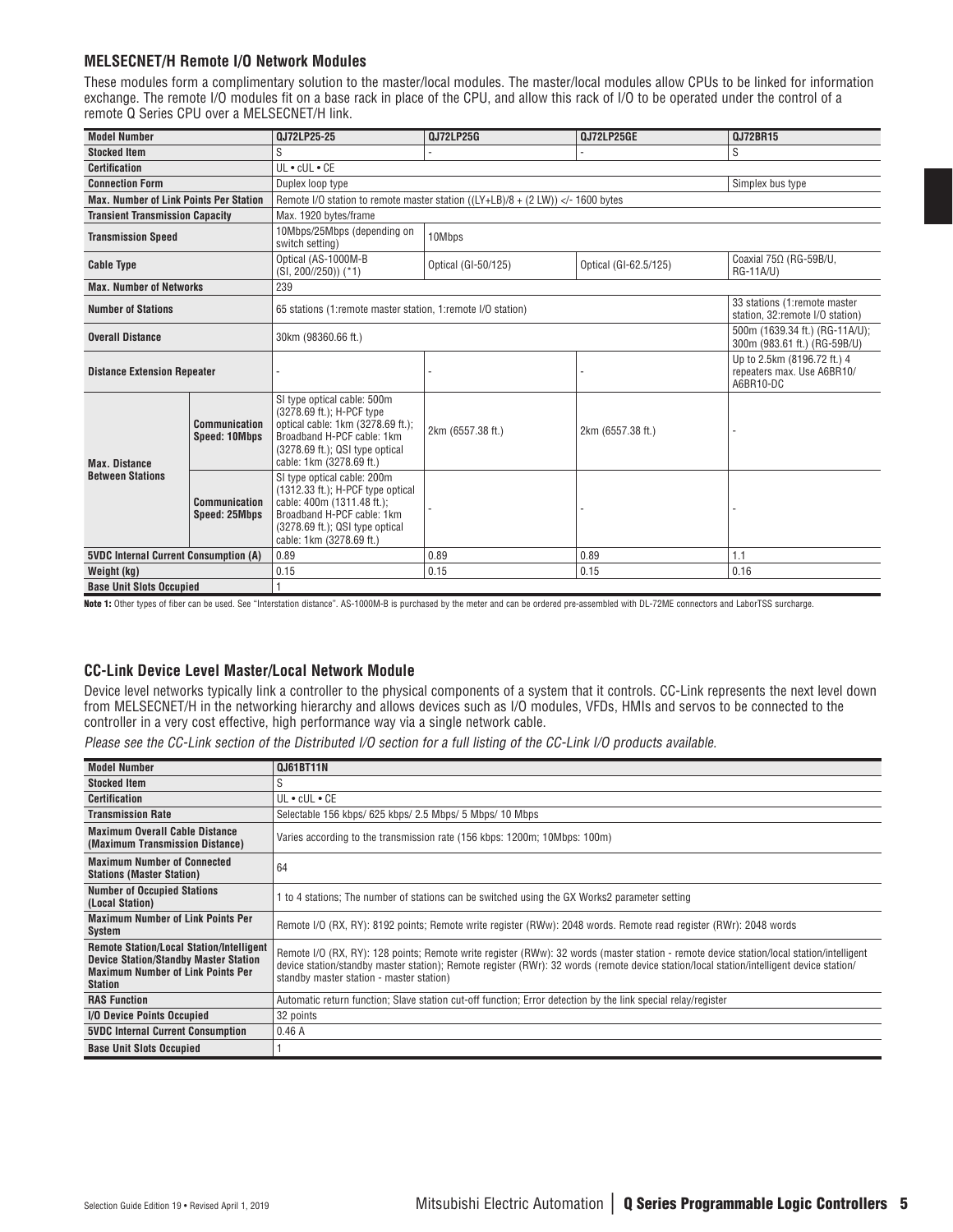## **CC-Link Device Level Master/Local Network Module (continued)**

| <b>Model Number</b>                                         |                                                                            | <b>QJ61BT11N</b>                                                              |                                                        |                                                      |                                                         |                                                         |  |  |  |  |
|-------------------------------------------------------------|----------------------------------------------------------------------------|-------------------------------------------------------------------------------|--------------------------------------------------------|------------------------------------------------------|---------------------------------------------------------|---------------------------------------------------------|--|--|--|--|
|                                                             | <b>Same Specifications</b><br><b>Regardless of System</b><br>Configuration | Master<br>station                                                             | Remote I/O<br>station or<br>Remote device<br>station   | Remote I/O<br>station or<br>Remote device<br>station | Local<br>station or<br>Intelligent<br>device<br>station | Local<br>station or<br>Intelligent<br>device<br>station |  |  |  |  |
| <b>Max. Overall Cable</b><br><b>Length and Interstation</b> |                                                                            |                                                                               | Inter-station cable length                             |                                                      |                                                         |                                                         |  |  |  |  |
| Cable Length (Ver. 1.10<br>or later)                        |                                                                            | Max overall cable length                                                      |                                                        |                                                      |                                                         |                                                         |  |  |  |  |
|                                                             |                                                                            | Ver. 1.10-Compatible CC-Link Dedicated Cable (Terminating Resistor 110Ω Used) |                                                        |                                                      |                                                         |                                                         |  |  |  |  |
|                                                             |                                                                            | <b>Transmission Speed</b>                                                     | <b>Interstation Cable Length</b>                       |                                                      | <b>Max. Overall Cable Length</b>                        |                                                         |  |  |  |  |
|                                                             |                                                                            | 156kbps                                                                       |                                                        |                                                      | 1200m (3934.43 ft.)                                     |                                                         |  |  |  |  |
|                                                             |                                                                            | 625kbps                                                                       |                                                        |                                                      | 900m (2950.82 ft.)                                      |                                                         |  |  |  |  |
|                                                             |                                                                            | 2.5Mbps                                                                       | 20 cm (7.88 inch) or more                              |                                                      | 400m (1311.48 ft.)                                      |                                                         |  |  |  |  |
|                                                             |                                                                            | 5Mbps                                                                         |                                                        |                                                      | 160m (524.59 ft.)                                       |                                                         |  |  |  |  |
|                                                             |                                                                            | 10Mbps                                                                        |                                                        |                                                      | 100m (327.87 ft.)                                       |                                                         |  |  |  |  |
|                                                             |                                                                            |                                                                               |                                                        |                                                      |                                                         |                                                         |  |  |  |  |
| <b>Connection Cable</b>                                     |                                                                            |                                                                               | BA1SJ61-S (signal only) / BA1SJ61-P (signal and power) |                                                      |                                                         |                                                         |  |  |  |  |
| Internal Current Consumption (5VDC) (A)                     |                                                                            | 0.46                                                                          |                                                        |                                                      |                                                         |                                                         |  |  |  |  |
| Weight (kg)                                                 |                                                                            |                                                                               | 0.12                                                   |                                                      |                                                         |                                                         |  |  |  |  |
| <b>Base Unit Slots Occupied</b>                             |                                                                            |                                                                               |                                                        |                                                      |                                                         |                                                         |  |  |  |  |

## **PROFIBUS-DP V1 and V2 Device Level Network Master Module**

The QJ71PB92V supports the more recent PROFIBUS-DPV1 and V2 advanced function set.

| <b>Model Number</b>                                    |                                                                     | 0J71PB92V                                |                                                       |                                                |  |  |  |
|--------------------------------------------------------|---------------------------------------------------------------------|------------------------------------------|-------------------------------------------------------|------------------------------------------------|--|--|--|
| <b>Stocked Item</b>                                    |                                                                     | S                                        |                                                       |                                                |  |  |  |
| <b>Certification</b>                                   |                                                                     | $UL \cdot cUL \cdot CE$                  |                                                       |                                                |  |  |  |
| <b>PROFIBUS-DP Station Type</b>                        |                                                                     | Class 1 master station                   |                                                       |                                                |  |  |  |
| <b>External Standard and</b><br><b>Characteristics</b> |                                                                     | EIA-RS485 compatible                     |                                                       |                                                |  |  |  |
|                                                        | <b>Communication Cable</b>                                          | Shielded twisted pair cable              |                                                       |                                                |  |  |  |
|                                                        | <b>Network Configuration</b>                                        | Bus type (tree type if repeater is used) |                                                       |                                                |  |  |  |
|                                                        |                                                                     | <b>Transmission Rate</b>                 | <b>Transmission Distance</b>                          | Max. Transmission Distance Using Repeater (*2) |  |  |  |
|                                                        |                                                                     | 9.6kbps                                  |                                                       |                                                |  |  |  |
|                                                        | Transmission Rate (*1) Maximum<br><b>Transmission Distance (*2)</b> | 19.2kbps                                 | 1200m/segment                                         | 4800m/network                                  |  |  |  |
| <b>Transmissions</b>                                   |                                                                     | 93.75kbps                                |                                                       |                                                |  |  |  |
|                                                        |                                                                     | 187.5kbps                                | 1000m/segment                                         | 4000m/network                                  |  |  |  |
| <b>Specifications</b>                                  |                                                                     | 500kbps                                  | 400m/segment                                          | 1600m/network                                  |  |  |  |
|                                                        |                                                                     | 1.5Mbps                                  | 200m/segment                                          | 800m/network                                   |  |  |  |
|                                                        |                                                                     | 3Mbps                                    |                                                       |                                                |  |  |  |
|                                                        |                                                                     | 6Mbps                                    | 100m/segment                                          | 400m/network                                   |  |  |  |
|                                                        |                                                                     | 12Mbps                                   |                                                       |                                                |  |  |  |
|                                                        | Max. No. of Repeaters In a Path                                     | 3 repeaters                              |                                                       |                                                |  |  |  |
|                                                        | <b>Max. No. of Stations</b>                                         |                                          | 32 stations per segment (including repeaters)         |                                                |  |  |  |
|                                                        | <b>Max. No. Slave Stations</b>                                      | 125 slaves per single QJ71PB92V master   |                                                       |                                                |  |  |  |
|                                                        | I/O Data Size                                                       |                                          | Max. 8192 words (4096 input words, 4096 output words) |                                                |  |  |  |
| I/O Device Points Occupied                             |                                                                     | 32 points                                |                                                       |                                                |  |  |  |
|                                                        | <b>5VDC Internal Current Consumption</b>                            | 0.57A                                    |                                                       |                                                |  |  |  |
| Weight (kg)                                            |                                                                     | 0.13                                     |                                                       |                                                |  |  |  |
| <b>Base Unit Slots Occupied</b>                        |                                                                     |                                          |                                                       |                                                |  |  |  |

Notes:

1. Transmission rate control is within ±0.2% (compatible with IEC 61158-2).<br>2. The "maximum transmission distance" in the above table is an example which assumes that 3 repeaters are being used. If more repeaters are used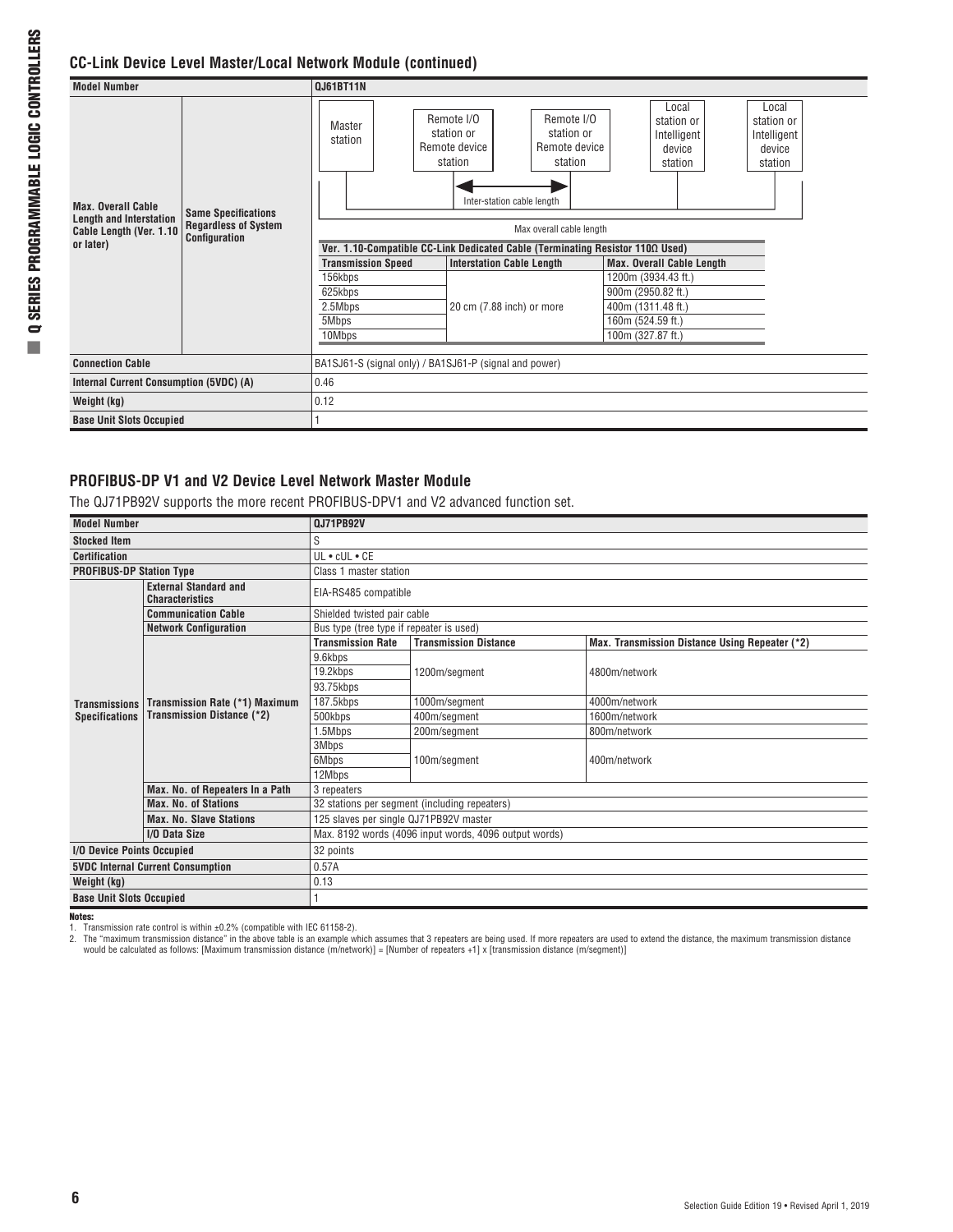#### **PROFIBUS-DP Device Level Network Slave Module**

The QJ71PB93D allows a Q Series system to be connected to a third party PROFIBUS-DP network as a slave controller. This allows distributed processing systems to be built where local control of the application can be given to the Q Series, which then supplies information back to a supervisory controller. This could be another Q Series system, fitted with the QJ71PB92D. Configure the QJ71PB93D using the GX Configurator-DP plug in for GX Developer.

| <b>Model Number</b>                 |                                                                       | <b>QJ71PB93D</b>                        |                                                                                              |                                                 |  |  |  |
|-------------------------------------|-----------------------------------------------------------------------|-----------------------------------------|----------------------------------------------------------------------------------------------|-------------------------------------------------|--|--|--|
| <b>Stocked Item</b>                 |                                                                       |                                         |                                                                                              |                                                 |  |  |  |
| <b>Certification</b>                |                                                                       | $UL \cdot cUL \cdot CE$                 |                                                                                              |                                                 |  |  |  |
| <b>PROFIBUS-DP Station Type</b>     |                                                                       |                                         | Slave station (EN50170 Volume 2 (Parts 1-4, 8) compliant)                                    |                                                 |  |  |  |
| <b>Station Number Setting Range</b> |                                                                       | 0 to 125 $(*3)$                         |                                                                                              |                                                 |  |  |  |
|                                     | <b>Max. Communication Data Size</b>                                   |                                         | Number of I/O data is 192 words in total (Number of input or output data is up to 122 words) |                                                 |  |  |  |
| <b>Electrical Standards</b>         |                                                                       | Complies with EIA-RS485                 |                                                                                              |                                                 |  |  |  |
|                                     | <b>Network Cable</b>                                                  | Dedicated PROFIBUS DP cable             |                                                                                              |                                                 |  |  |  |
|                                     | <b>Network Configuration</b>                                          | Bus (tree type when a repeater is used) |                                                                                              |                                                 |  |  |  |
|                                     |                                                                       | <b>Transmission Rate</b>                | <b>Transmission Distance (m/segment)</b>                                                     | Max. Transmission Distance with 3 Repeaters (m) |  |  |  |
|                                     |                                                                       | 9.6 kbps                                |                                                                                              |                                                 |  |  |  |
|                                     | <b>Transmission Speed / Maximum</b><br>Transmission Distance (*1, *2) | 19.2 kbps                               | 1200                                                                                         | 4800                                            |  |  |  |
|                                     |                                                                       | 45.45 kbps                              |                                                                                              |                                                 |  |  |  |
| <b>Transmission</b>                 |                                                                       | 93.75 kbps                              |                                                                                              |                                                 |  |  |  |
| <b>Specifications</b>               |                                                                       | 187.5 kbps                              | 1000                                                                                         | 4000                                            |  |  |  |
|                                     |                                                                       | 500 kbps                                | 400                                                                                          | 1600                                            |  |  |  |
|                                     |                                                                       | 1500 kbps                               | 200                                                                                          | 800                                             |  |  |  |
|                                     |                                                                       | 3 Mbps                                  |                                                                                              |                                                 |  |  |  |
|                                     |                                                                       | 6 Mbps                                  | 100                                                                                          | 400                                             |  |  |  |
|                                     |                                                                       | 12 Mbps                                 |                                                                                              |                                                 |  |  |  |
|                                     | <b>Max. Number of Repeaters/Network</b>                               | 3 units (*2)                            |                                                                                              |                                                 |  |  |  |
|                                     | <b>Max. Number of Stations/Segment</b>                                | 32 stations (including repeaters)       |                                                                                              |                                                 |  |  |  |
|                                     | <b>Number of Connection Nodes/Segments</b>                            | 32                                      |                                                                                              |                                                 |  |  |  |
|                                     | I/O Device Points Occupied                                            |                                         | 32 points                                                                                    |                                                 |  |  |  |
|                                     | <b>5 VDC Internal Power Consumption</b>                               | 0.44                                    |                                                                                              |                                                 |  |  |  |
| Weight (kg)                         |                                                                       | 0.11                                    |                                                                                              |                                                 |  |  |  |
| <b>Base Unit Slots Occupied</b>     |                                                                       |                                         |                                                                                              |                                                 |  |  |  |

Notes:

1. Transmission speed control within ±3% (Compliant with EN50170 Volume 2)

2. Distance that the transmission distance can be expanded by (m/network) using repeaters. Maximum transmission distance (m/network) = (number of repeaters + 1) x transmission distance (m/segment)

3. Factory set to "126" (EN50170 Volume 2 compliant) Set the station number by using sequence program or GX Configurator-DP 4.03D or later. Set communication parameters on the master station side.<br>GSD (DDB) file may be req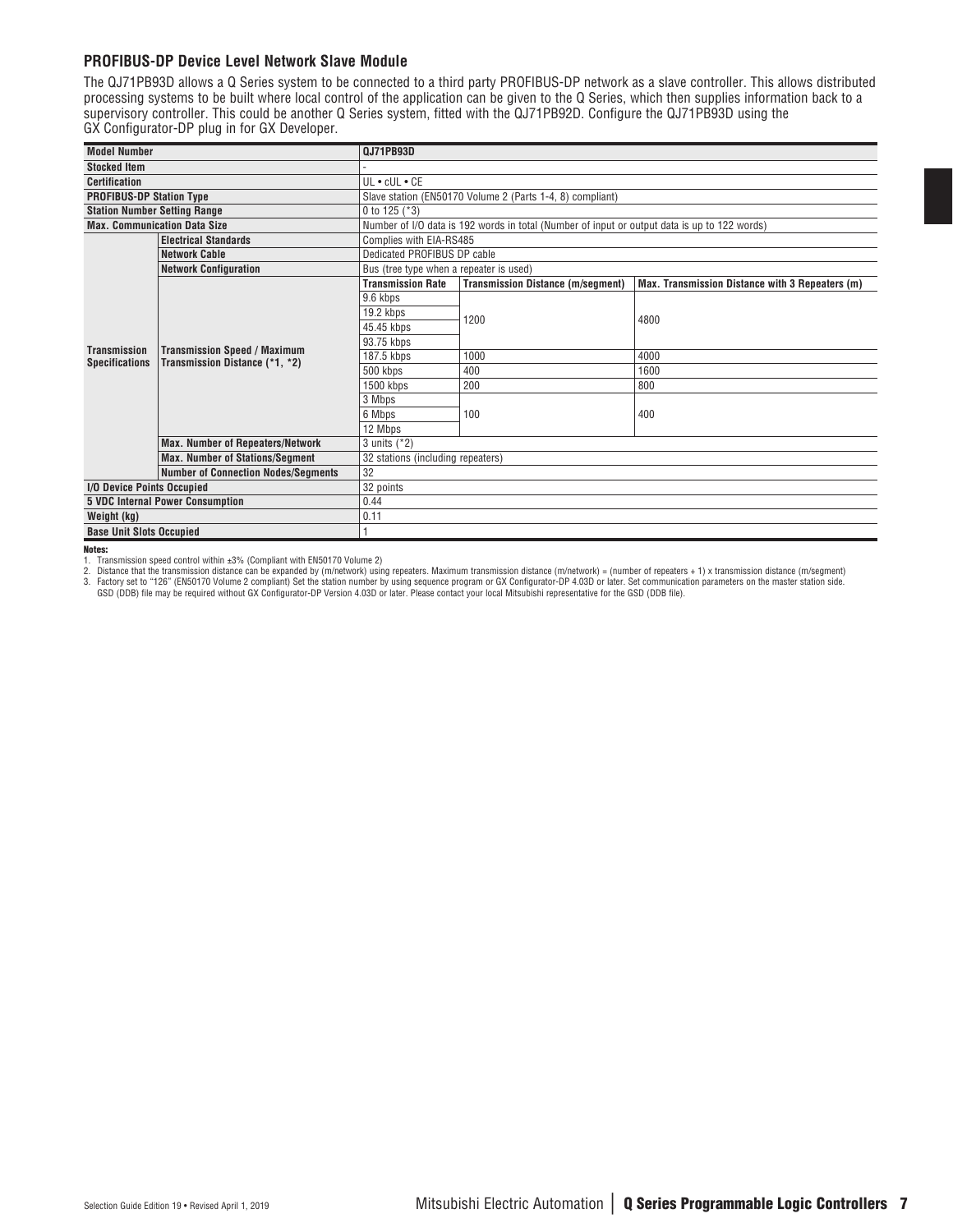## **MODBUS/TCP Network Module**

The QJ71MT91 module offers a full MODBUS/TCP network communications facility to any Q Series system. Use this module to establish control of a MODBUS/TCP network of devices from a Q Series based system.

| <b>Model Number</b>                              |                                                 | 0J71MT91                                                                  |                                                                                                                               |                                                                              |  |  |  |
|--------------------------------------------------|-------------------------------------------------|---------------------------------------------------------------------------|-------------------------------------------------------------------------------------------------------------------------------|------------------------------------------------------------------------------|--|--|--|
|                                                  |                                                 |                                                                           | 10BASE-T                                                                                                                      | 100BASE-TX                                                                   |  |  |  |
| <b>Stocked Item</b>                              |                                                 |                                                                           | S                                                                                                                             |                                                                              |  |  |  |
| <b>Certification</b>                             |                                                 |                                                                           | $UL \cdot cUL \cdot CE$                                                                                                       |                                                                              |  |  |  |
|                                                  | <b>Data Transmission Rate</b>                   |                                                                           | 10Mbps                                                                                                                        | 100Mbps                                                                      |  |  |  |
|                                                  | <b>Maximum Node-To-Node Distance</b>            |                                                                           | 200 <sub>m</sub>                                                                                                              |                                                                              |  |  |  |
|                                                  |                                                 | <b>Maximum Segment Length Between a Hub and Node</b>                      | 100m (Indicates the number of TCP connections that can be established simultaneously)                                         |                                                                              |  |  |  |
| <b>Transmission</b>                              | <b>Number of Cascade Connection Stages</b>      |                                                                           | Max. 4 stages                                                                                                                 | Max. 2 stages                                                                |  |  |  |
| <b>Specifications</b>                            |                                                 | Max. Number of Connections Between a Hub and Node                         | 64 connections (Indicates the number of TCP connections that can be established simultaneously)                               |                                                                              |  |  |  |
|                                                  | Number of Routers That Can Be Set               |                                                                           | 1 default router + any 8 routers                                                                                              |                                                                              |  |  |  |
|                                                  | Cable (Cable compliant with the IEEE802.3)      |                                                                           | 10BASE-T Standard (unshielded twisted pair<br>cable (UTP cable), Category 3, 4, 5)                                            | 100BASE-TX Standard (shielded twisted pair<br>cable (STP cable), Category 5) |  |  |  |
|                                                  | <b>Connector Applicable For External Wiring</b> |                                                                           | <b>RJ45</b>                                                                                                                   |                                                                              |  |  |  |
|                                                  | <b>Automatic</b>                                | <b>Number of Slaves</b>                                                   | 64 slaves (Maximum number of slaves that can be communication targets)                                                        |                                                                              |  |  |  |
|                                                  | Communication<br><b>Function</b>                | <b>Input Area Size</b>                                                    | 4k words                                                                                                                      |                                                                              |  |  |  |
| <b>Master</b>                                    |                                                 | <b>Output Area Size</b>                                                   | 4k words                                                                                                                      |                                                                              |  |  |  |
| <b>Function</b>                                  | <b>Dedicated Instruction</b>                    | <b>Number of Instructions That Can</b><br><b>Be Executed Concurrently</b> | Up to 8 instructions (maximum number of dedicated instructions that can be started simultaneously<br>from a sequence program) |                                                                              |  |  |  |
|                                                  |                                                 | <b>Input Area Size</b>                                                    | Max. 253 bytes per instruction                                                                                                |                                                                              |  |  |  |
|                                                  |                                                 | <b>Output Area Size</b>                                                   | Max. 253 bytes per instruction                                                                                                |                                                                              |  |  |  |
|                                                  |                                                 | Coil                                                                      | 64k points                                                                                                                    |                                                                              |  |  |  |
|                                                  |                                                 | Input                                                                     | 64k points                                                                                                                    |                                                                              |  |  |  |
| <b>Slave Function</b>                            | <b>MODBUS</b><br><b>Device Size</b>             | <b>Input Register</b>                                                     | 64k points                                                                                                                    |                                                                              |  |  |  |
|                                                  |                                                 | <b>Holding Register</b>                                                   | 64k points                                                                                                                    |                                                                              |  |  |  |
|                                                  |                                                 | <b>Extended File Reaister</b>                                             | Max. 4086k points                                                                                                             |                                                                              |  |  |  |
|                                                  |                                                 | No. of Simultaneously Acceptable Request Messages                         | 64                                                                                                                            |                                                                              |  |  |  |
| Number of Simultaneously Connectable MELSOFT PCs |                                                 | Max. 8                                                                    |                                                                                                                               |                                                                              |  |  |  |
| I/O Device Points Occupied                       |                                                 | 32 points                                                                 |                                                                                                                               |                                                                              |  |  |  |
| <b>5VDC Internal Current Consumption</b>         |                                                 |                                                                           | 0.52A                                                                                                                         |                                                                              |  |  |  |
| Weight (kg)                                      |                                                 |                                                                           | 0.11                                                                                                                          |                                                                              |  |  |  |
| <b>Base Unit Slots Occupied</b>                  |                                                 |                                                                           |                                                                                                                               |                                                                              |  |  |  |

## **MODBUS® RTU Master Module**

The QJ71MB91 module adds MODBUS RTU capability to a Q Series system. Use this module to communicate with and control any of a wide variety of third party MODBUS compatible products.

| <b>Model Number</b>             |                                          |                                                             | <b>QJ71MB91</b>                                                                                  |       |       |                                                                                         |  |
|---------------------------------|------------------------------------------|-------------------------------------------------------------|--------------------------------------------------------------------------------------------------|-------|-------|-----------------------------------------------------------------------------------------|--|
| <b>Stocked Item</b>             |                                          |                                                             | S                                                                                                |       |       |                                                                                         |  |
| <b>Certification</b>            |                                          |                                                             | $UL \cdot cUL \cdot CE$                                                                          |       |       |                                                                                         |  |
|                                 | <b>Number of Interfaces</b>              |                                                             | RS-232 1 channel; RS-422/485 1 channel                                                           |       |       |                                                                                         |  |
|                                 |                                          |                                                             |                                                                                                  |       |       | Total transmission speed of two interfaces must be 115200 bps or less                   |  |
|                                 |                                          |                                                             | 300                                                                                              | 600   | 1200  | 2400                                                                                    |  |
| <b>Transmission</b>             | <b>Transmission Speed (bps)</b>          |                                                             | 4800                                                                                             | 9600  | 14400 | 19200                                                                                   |  |
| <b>Specifications</b>           |                                          |                                                             | 28800                                                                                            | 38400 | 57600 | 115200                                                                                  |  |
|                                 | <b>Transmission Distance</b>             | <b>RS-232</b>                                               | Max. 15m (49.2 ft.)                                                                              |       |       |                                                                                         |  |
|                                 | (Overall Distance)                       | RS-422/485                                                  | Max. 1200m (3936.9 ft.) (Overall distance)                                                       |       |       |                                                                                         |  |
|                                 | <b>Automatic</b>                         | <b>Number of Slaves</b>                                     |                                                                                                  |       |       | 32 per channel (Indicates the max. number of slaves that can be communication targets.) |  |
|                                 | <b>Communication</b>                     | <b>Input Area Size</b>                                      | 4k words                                                                                         |       |       |                                                                                         |  |
| <b>Master</b>                   | <b>Function</b>                          | <b>Output Area Size</b>                                     | 4k words                                                                                         |       |       |                                                                                         |  |
| <b>Function</b>                 | <b>Dedicated Instruction</b>             | <b>Number of Instructions That Can</b>                      | 1 per channel (Max. number of dedicated instructions that can be activated simultaneously from a |       |       |                                                                                         |  |
|                                 |                                          | <b>Be Executed Concurrently</b>                             | sequence program)                                                                                |       |       |                                                                                         |  |
|                                 |                                          | <b>Input Area Size</b>                                      | Max. 253 bytes per instruction                                                                   |       |       |                                                                                         |  |
|                                 |                                          | <b>Output Area Size</b>                                     | Max. 253 bytes per instruction                                                                   |       |       |                                                                                         |  |
|                                 |                                          | Coil                                                        | 64k points                                                                                       |       |       |                                                                                         |  |
|                                 |                                          | Input                                                       | 64k points                                                                                       |       |       |                                                                                         |  |
|                                 | MODBUS <sup>®</sup> Device Size          | <b>Input Register</b>                                       | 64k points                                                                                       |       |       |                                                                                         |  |
| <b>Slave Function</b>           |                                          | <b>Holding Register</b>                                     | 64k points                                                                                       |       |       |                                                                                         |  |
|                                 |                                          | <b>Extended File Register</b>                               | Max. 4086k points                                                                                |       |       |                                                                                         |  |
|                                 |                                          | <b>Number of Simultaneously Acceptable Request Messages</b> | request per channel                                                                              |       |       |                                                                                         |  |
| <b>Station Number</b>           |                                          | 1 to 247                                                    |                                                                                                  |       |       |                                                                                         |  |
| I/O Device Points Occupied      |                                          | 32 points                                                   |                                                                                                  |       |       |                                                                                         |  |
|                                 | <b>5VDC Internal Current Consumption</b> |                                                             | 0.31A                                                                                            |       |       |                                                                                         |  |
| Weight (kg)                     |                                          |                                                             | 0.20                                                                                             |       |       |                                                                                         |  |
| <b>Base Unit Slots Occupied</b> |                                          |                                                             |                                                                                                  |       |       |                                                                                         |  |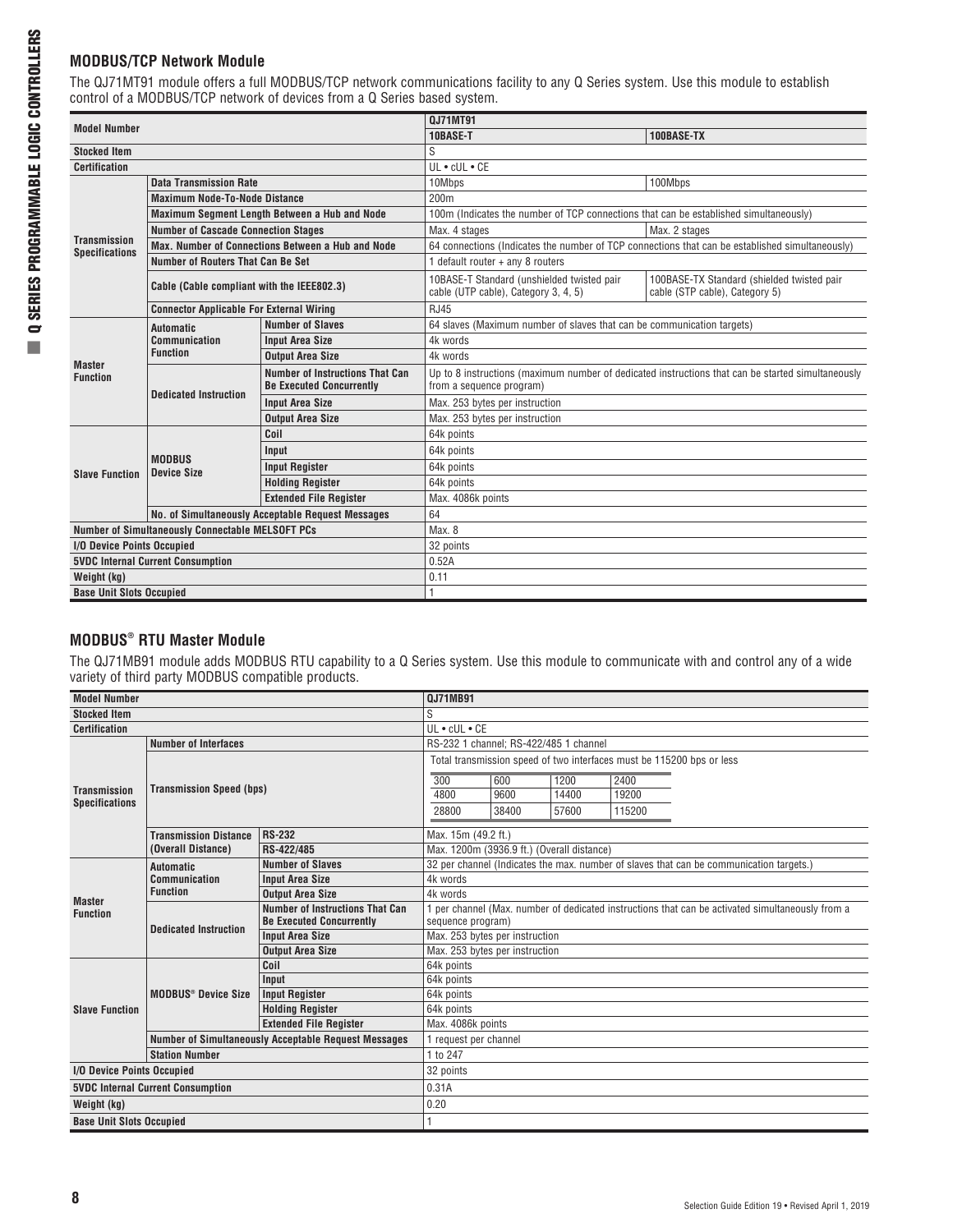#### **EtherNet/IPTM Scanner**

Mitsubishi Electric offers an EtherNet/IP™ Scanner for the Q Series platform. The EIP4CCPU allows the Q Series to talk with other EtherNet/IP™ connected third party CPUs, such as ControlLogix™ or CompactLogix™, to share data and to directly control EtherNet/IP™ distributed devices such as I/O (Block or Point), Drives and other devices.

| <b>Model Number</b>                                |                                                            | EIP4CCPU                                                                         |
|----------------------------------------------------|------------------------------------------------------------|----------------------------------------------------------------------------------|
| <b>Stocked Item</b>                                |                                                            | S                                                                                |
| <b>Certification</b>                               |                                                            | $UL \cdot cUL \cdot CE$                                                          |
| <b>Number of Client TCP Connections</b>            |                                                            | $32$ ( $*1$ )                                                                    |
| <b>Number of Server TCP Connections</b>            |                                                            | 8                                                                                |
| <b>PLCs Supported on Backplane</b>                 |                                                            | 1 to 3                                                                           |
| <b>Changing Configuration During Operation</b>     |                                                            | Yes $(*2)$                                                                       |
|                                                    | <b>CIP Connections</b>                                     | 60 $(*3)$                                                                        |
|                                                    | <b>Total Combined Input and</b><br><b>Output Data Size</b> | Up to 14KB (high speed shared memory limitation)                                 |
|                                                    | <b>Max Data Size</b>                                       | 511 bytes                                                                        |
| Client Class 1 Implicit (I/O)<br><b>Messaging</b>  | <b>Connection Type (Target to Originator)</b>              | Multicast (*4)                                                                   |
|                                                    | <b>Transport Trigger</b>                                   | Cyclic                                                                           |
|                                                    | Data Type                                                  | SINT, USINT                                                                      |
|                                                    | <b>RPI</b>                                                 | 1 to 8388ms                                                                      |
|                                                    | <b>Minimum Timeout Time</b>                                | 128ms (timeout multiplier is adjusted according to the RPI)                      |
|                                                    | <b>Class 3 CIP Connections (Connected)</b>                 | 16 $(*3, *5)$                                                                    |
|                                                    | <b>UCMM (Unconnected)</b>                                  | 16 outstanding requests (*5)                                                     |
|                                                    | <b>Max Data Size</b>                                       | 120 words                                                                        |
|                                                    | <b>Connection Type (Target to Originator)</b>              | Point-to-Point                                                                   |
|                                                    | <b>Cache Type</b>                                          | Un-cached                                                                        |
| <b>Client Explicit Messaging</b>                   | <b>Transport Trigger</b>                                   | Application                                                                      |
|                                                    | Data Type                                                  | INT, UINT                                                                        |
|                                                    | <b>RPI</b>                                                 | 7500ms                                                                           |
|                                                    | <b>Timeout Multiplier</b>                                  | 4x                                                                               |
|                                                    | <b>Tag Access Methods</b>                                  | Data table read/write, Typed read/write, CIP generic                             |
|                                                    | <b>PLC</b> Implementation                                  | Based on populating internal PLC registers with a predefined messaging structure |
|                                                    | <b>CIP Connections</b>                                     | 16                                                                               |
|                                                    | <b>Max Data Size</b>                                       | 250 words                                                                        |
|                                                    | <b>Connection Type (Target to Originator)</b>              | T->0 Point-to-Point                                                              |
|                                                    | <b>Transport Trigger</b>                                   | Application                                                                      |
| <b>Server Class 3 Explicit</b><br><b>Messaging</b> | Data Type                                                  | INT. UINT                                                                        |
|                                                    | <b>RPI</b>                                                 | 1 to 8388ms                                                                      |
|                                                    | <b>Timeout Multiplier</b>                                  | 4x to 512x                                                                       |
|                                                    | <b>Tag Access Methods</b>                                  | Data table read/write, Typed read/write, CIP generic                             |
|                                                    | <b>PLC</b> Implementation                                  | Predefined device mappings                                                       |

Notes:

1. The client TCP and CIP connections share a common resource pool. The number of TCP and CIP connections is dependent upon one another and must satisfy the following formulas: 1. (Number of TCP connections \* 4) + (Number of CIP connections) <= 160

2. If configuration is changed via EtherNet/IP by editing the Connection Configuration objects (RSNetWorx for EtherNet/IP method), the configuration will take effect immediately without rebooting the device. If the configuration is transferred as an XML file via FTP to the device (Windows® Configuration Utility method), a reboot is required for the configuration to take effect.

4. Up to 20 unique multicast addresses are supported per TCP connection.<br>5. Both connected and unconnected explicit messaging requires the use of

5. Both connected and unconnected explicit messaging requires the use of interrupts. Each interrupt can only service one outstanding explicit message at any given time. Since there are only 16 interrupts, the total<br>number

<sup>2. (</sup>Number of CIP connections) <= 60

<sup>3.</sup> The number of simultaneous class 1 connections lists the total number of simultaneous I/O connections that can be made to remote devices, regardless of whether or not those devices are being served by a single adapter at one IP address (modular devices such as Flex I/O and Point I/O will consume one class 1 connection for each module attached to the chassis/adapter). Because the scanner supports up to<br>128 TCP connections connections. So, for example, if the scanner is configured to target one Flex I/O adapter with three modules on the chassis, then it will use the following internal resources: one TCP connection and three class 1 CIP connections. Additionally, if the user wants a connected explicit messaging request to target (for example) module #2 on the chassis, then this will consume one of the 16 class 3 CIP connections (so in total,<br>one TCP ICC class 1 connections. For example, if the network contains a large number of modular devices with multiple modules on each adapter, then it is likely that the pool of class 1 CIP connections will be exhausted first. On the other hand, if the network does not contain any modular devices, then only one class 1 CIP connection will be required for each TCP connection, and it is therefore likely that the number of TCP connections will be exhausted first.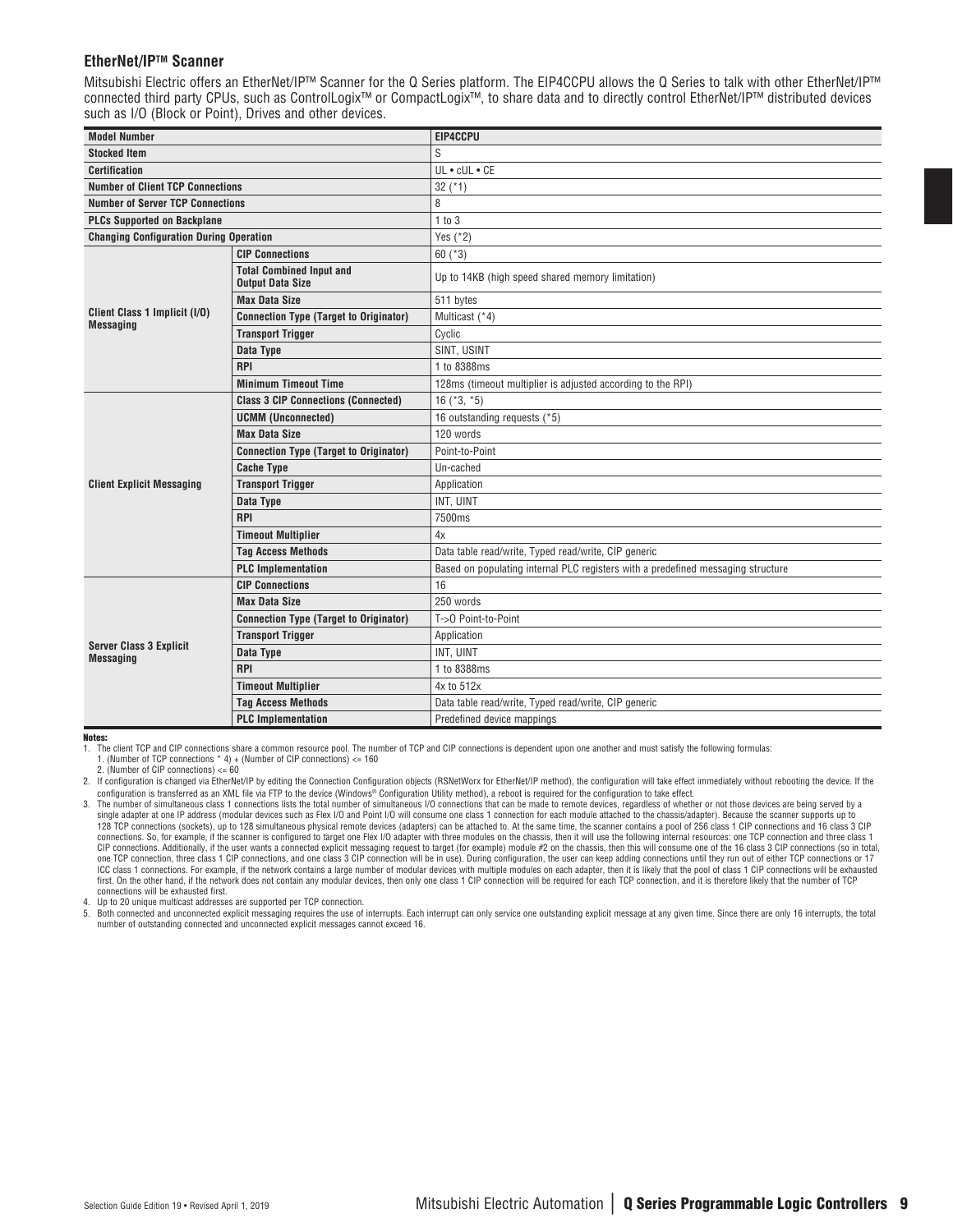## **PROFINET™ Real Time Master Module**

The PROFINET Real Time (RT) communication master for the the Q Series is suitable for PROFINET IO applications. The ME1PN1FW-Q includes the Q12DCCPU-V hardware, Compact Flash card and license. GX Configurator PN configuration software needs to be purchased separately using the part number GX-CONFIG-PN-C1.

| <b>Model Number</b>                            | ME1PN1FW-Q                                |  |  |
|------------------------------------------------|-------------------------------------------|--|--|
| <b>Stocked Item</b>                            | S                                         |  |  |
| <b>Certification</b>                           | UL • cUL • CE                             |  |  |
| <b>Max. Number of Total Cyclic Output Data</b> | 9900 Bytes                                |  |  |
| <b>Max. Number of Cyclic Input Data</b>        | 1437 Bytes/Device (= IOCR data length)    |  |  |
| <b>Max. Number of Cyclic Output Data</b>       | 1437 Bytes/Device (= IOCR data length)    |  |  |
| <b>Max. Number of Configured Devices</b>       | 128                                       |  |  |
| Min. Cycle Time                                | ms                                        |  |  |
| <b>Max. Cycle Time</b>                         | 512 ms                                    |  |  |
| <b>RT Communication</b>                        | RT Class 1                                |  |  |
| <b>Acyclic Communication</b>                   | Read/Write Records (< 5448 Bytes/Request) |  |  |
| <b>Alarm Processing</b>                        | Yes                                       |  |  |
| DCP (Discovery & Configure Protocol)           | Yes                                       |  |  |
| <b>RPC (Remote Procedure Call)</b>             | Yes (up to 4 fragments 5448 Bytes)        |  |  |
| <b>Baud Rate</b>                               | 100MBits/s (Full-Duplex Mode)             |  |  |
| <b>Data Transport Layer</b>                    | ETHERNET II (IEEE 802.3)                  |  |  |
| <b>LLDP Sender</b>                             | Yes                                       |  |  |

## **DeviceNetTM Device Level Network Master Module**

The DeviceNet master module allows the Q Series to control systems that require integration of third party DeviceNet products. The QJ71DN91 module is configured by use of the GX Configurator-DN plug-in for GX Developer or GX Configurator2-DN in GX Works2. Note that this module is also capable of functioning as a DeviceNet slave if required.

| <b>Model Number</b>                                    |                                                               |                                                                           | <b>QJ71DN91</b> |                                                       |                                                         |                               |                                                          |                            |                |  |
|--------------------------------------------------------|---------------------------------------------------------------|---------------------------------------------------------------------------|-----------------|-------------------------------------------------------|---------------------------------------------------------|-------------------------------|----------------------------------------------------------|----------------------------|----------------|--|
| <b>Stocked Item</b>                                    |                                                               |                                                                           |                 | S                                                     |                                                         |                               |                                                          |                            |                |  |
| <b>Certification</b>                                   |                                                               |                                                                           |                 | UL . cUL . CE                                         |                                                         |                               |                                                          |                            |                |  |
| <b>Node Type</b>                                       |                                                               |                                                                           |                 | DeviceNet master (Group 2 only client)                |                                                         |                               |                                                          |                            |                |  |
|                                                        | Node Number Which Can be Set                                  |                                                                           |                 | 0 to 63                                               |                                                         |                               |                                                          |                            |                |  |
|                                                        | Number of<br><b>Connections that</b>                          | <b>Message Connection</b>                                                 |                 | 63                                                    |                                                         |                               |                                                          |                            |                |  |
|                                                        | <b>Can be Created</b>                                         | <b>I/O Connection</b>                                                     |                 |                                                       | 63 (polling, bit strobe, change of state, cyclic)       |                               |                                                          |                            |                |  |
| <b>Functioning</b><br>as Master                        |                                                               | <b>I/O Communication</b>                                                  | Send            |                                                       | Max. 4096 points (512 bytes), max. 256 bytes per 1 node |                               |                                                          |                            |                |  |
|                                                        | <b>Amount of</b><br><b>Communication</b>                      |                                                                           | <b>Receive</b>  |                                                       | Max. 4096 points (512 bytes), max. 256 bytes per 1 node |                               |                                                          |                            |                |  |
|                                                        | <b>Data</b>                                                   | <b>Message</b>                                                            | <b>Send</b>     | Max. 240 bytes                                        |                                                         |                               |                                                          |                            |                |  |
|                                                        |                                                               | Communication                                                             | <b>Receive</b>  | Max. 240 bytes                                        |                                                         |                               |                                                          |                            |                |  |
|                                                        | <b>Node Type</b>                                              |                                                                           |                 | DeviceNet slaves (Group 2 server)                     |                                                         |                               |                                                          |                            |                |  |
| <b>Functioning</b><br>as Slave                         | <b>Setting Possible Node Number</b>                           |                                                                           |                 | 0 to 63                                               |                                                         |                               |                                                          |                            |                |  |
|                                                        | Number of<br><b>Connections that</b><br><b>Can be Created</b> | <b>I/O Connection</b>                                                     |                 | 1 (polling)                                           |                                                         |                               |                                                          |                            |                |  |
|                                                        | Amount of                                                     | <b>Send</b>                                                               |                 | Max. 1024 points (128 bytes)                          |                                                         |                               |                                                          |                            |                |  |
|                                                        | <b>Communication</b><br><b>Data</b>                           | <b>I/O Communication</b>                                                  | <b>Receive</b>  | Max. 1024 points (128 bytes)                          |                                                         |                               |                                                          |                            |                |  |
| <b>Transmission Speed</b>                              |                                                               |                                                                           |                 | One speed can be selected from 125, 250 and 500kbit/s |                                                         |                               |                                                          |                            |                |  |
|                                                        |                                                               |                                                                           |                 |                                                       | <b>Maximum Transmitting Distance of Trunk Line</b>      |                               |                                                          | <b>Length of Drop Line</b> |                |  |
|                                                        | Maximum Cable Length (*1)                                     |                                                                           |                 | <b>Communications</b><br><b>Speed</b>                 | <b>Thick Cables</b>                                     | <b>Thin</b><br>Cables         | <b>Thick and</b><br><b>Thin Cables</b><br><b>Coexist</b> | <b>Maximum</b>             | <b>Total</b>   |  |
|                                                        |                                                               |                                                                           |                 | 125kbaud                                              | 500m (1640 ft.)                                         |                               |                                                          |                            | 156m (511 ft.) |  |
|                                                        |                                                               |                                                                           |                 | 250kbaud                                              | 250m (820 ft.)                                          | 100 <sub>m</sub><br>(328 ft.) | See table<br>below                                       | 6m (20 ft.)                | 78m (256 ft.)  |  |
|                                                        |                                                               |                                                                           |                 | 500kbaud                                              | 100m (328 ft.)                                          |                               |                                                          |                            | 39m (128 ft.)  |  |
| <b>Current Consumption Required on the Network (A)</b> |                                                               |                                                                           | 0.03            |                                                       |                                                         |                               |                                                          |                            |                |  |
| I/O Device Points Occupied                             |                                                               |                                                                           |                 | 32 points                                             |                                                         |                               |                                                          |                            |                |  |
| <b>5VDC Internal Current Consumption (A)</b>           |                                                               |                                                                           | 0.17            |                                                       |                                                         |                               |                                                          |                            |                |  |
| Weight (kg)                                            |                                                               |                                                                           |                 | 0.11                                                  |                                                         |                               |                                                          |                            |                |  |
| <b>Base Unit Slots Occupied</b>                        |                                                               |                                                                           |                 |                                                       |                                                         |                               |                                                          |                            |                |  |
|                                                        |                                                               | Mada M. Tha scoileanna aghla leaghla agus dire nigh dhabha dh' Darisabhab |                 | specification (pelasse 0.0) coloures 4 and 0.         |                                                         |                               |                                                          |                            |                |  |

**Note 1:** The maximum cable length complies with that in the DeviceNet specification (release 2.0) volumes 1 and 2.

### **Combined Distance of Thick and Thin Cables**

| <b>Transmission Speed</b> | <b>Max, Combined Distance of Thick and Thin Cables</b>                    |
|---------------------------|---------------------------------------------------------------------------|
| 125kbaud                  | Thick cable length $+5 \times$ Thin cable length $\leq 500$ m (1640 ft.)  |
| 250kbaud                  | Thick cable length $+2.5 \times$ Thin cable length $\leq 250$ m (820 ft.) |
| 500kbaud                  | Thick cable length + Thin cable length $\leq$ 100m (328 ft.)              |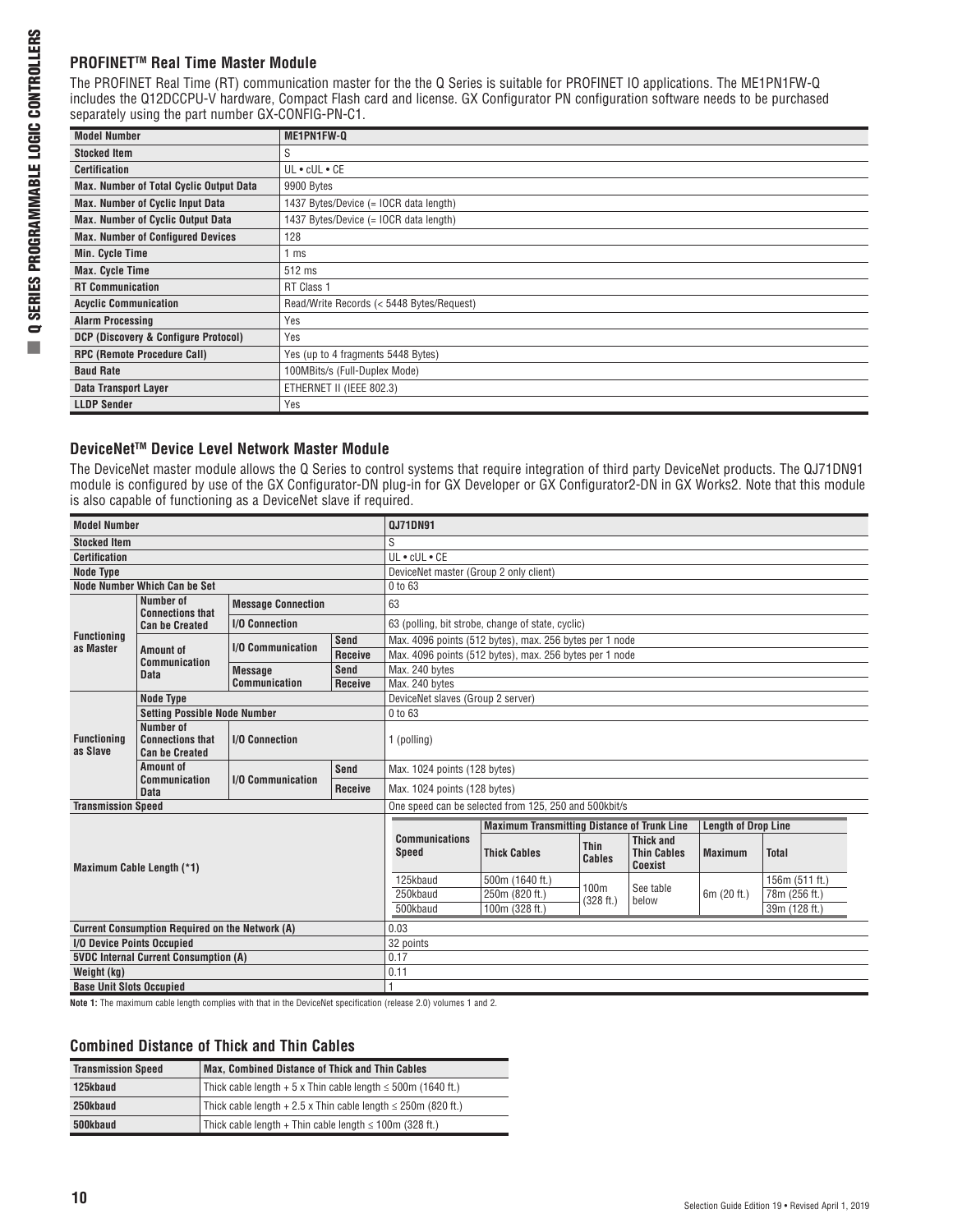# $CC$ -Link/LT

### **CC-Link/LT Sensor Level Network Master Module**

The QJ61CL12 allows the Q Series to control a CC-Link/LT network segment.

| <b>Model Number</b>                    |                                 | 0J61CL12                                                                        |                         |                                                                                                        |                          |                           |  |  |
|----------------------------------------|---------------------------------|---------------------------------------------------------------------------------|-------------------------|--------------------------------------------------------------------------------------------------------|--------------------------|---------------------------|--|--|
|                                        |                                 |                                                                                 |                         | <b>4-Point Mode</b>                                                                                    | <b>8-Point Mode</b>      | <b>16-Point Mode</b>      |  |  |
|                                        | <b>Stocked Item</b>             |                                                                                 |                         |                                                                                                        |                          |                           |  |  |
|                                        | <b>Certification</b>            |                                                                                 |                         | UL . cUL . CE                                                                                          |                          |                           |  |  |
|                                        |                                 | <b>Max. Number of Link Points</b><br><b>IWhen The Same I/O Address Is Used1</b> |                         | 256 points (512 points)                                                                                | 512 points (1024 points) | 1024 points (2048 points) |  |  |
|                                        |                                 | <b>Number of Link Points Per Station</b><br>[When The Same I/O Address Is Used] |                         | 4 points (8 points)                                                                                    | 8 points (16 points)     | 16 points (32 points)     |  |  |
|                                        |                                 |                                                                                 | <b>Number of Points</b> | 128 points                                                                                             | 256 points               | 512 points                |  |  |
|                                        |                                 | <b>When 32 Stations</b>                                                         | 2.5Mbps                 | 0.7                                                                                                    | 0.8                      | 1.0                       |  |  |
| Specifications                         |                                 | <b>Are Connected</b>                                                            | 625kbps                 | 2.2                                                                                                    | 2.7                      | 3.8                       |  |  |
|                                        | <b>Link Scan</b>                |                                                                                 | 156kbps                 | 8.0                                                                                                    | 10.0                     | 14.1                      |  |  |
| Control                                | Time (ms)                       | <b>When 64 Stations</b><br><b>Are Connected</b>                                 | <b>Number of Points</b> | 256 points                                                                                             | 512 points               | 1024 points               |  |  |
|                                        |                                 |                                                                                 | 2.5Mbps                 | 1.2                                                                                                    | 1.5                      | 2.0                       |  |  |
|                                        |                                 |                                                                                 | 625kbps                 | 4.3                                                                                                    | 5.4                      | 7.4                       |  |  |
|                                        |                                 |                                                                                 | 156kbps                 | 15.6                                                                                                   | 20.0                     | 27.8                      |  |  |
|                                        |                                 | <b>Transmission Rate (bps)</b>                                                  |                         | 2.5M / 625k / 156k                                                                                     |                          |                           |  |  |
| <b>Communication</b><br>Specifications |                                 | <b>Number of Connected Units</b>                                                |                         | 64                                                                                                     |                          |                           |  |  |
|                                        |                                 | <b>Remote Station Numbers</b>                                                   |                         | 1 to 64                                                                                                |                          |                           |  |  |
|                                        | <b>RAS Function</b>             |                                                                                 |                         | Network diagnostics, internal loopback diagnostics, station detach function automatic return to system |                          |                           |  |  |
|                                        | <b>Connection Cable</b>         |                                                                                 |                         | Dedicated flat cable (0.75mm <sup>2</sup> x 4) CL9-FL4-18                                              |                          |                           |  |  |
|                                        |                                 | I/O Device Points Occupied (*1)                                                 |                         | 16, 32, 48, 64, 128, 256, 512, 1024                                                                    |                          |                           |  |  |
|                                        |                                 | <b>5VDC Internal Current Consumption</b>                                        |                         | 0.13A                                                                                                  |                          |                           |  |  |
|                                        | <b>24VDC Power</b>              | <b>Voltage</b>                                                                  |                         | 20.4 to 28.8VDC                                                                                        |                          |                           |  |  |
| Supply $(*2)$                          |                                 | <b>Current Consumption</b>                                                      |                         | 0.028A                                                                                                 |                          |                           |  |  |
|                                        |                                 | <b>Current on Startup</b>                                                       |                         | 0.070A                                                                                                 |                          |                           |  |  |
| Weight (kg)                            |                                 |                                                                                 |                         | 0.09                                                                                                   |                          |                           |  |  |
|                                        | <b>Base Unit Slots Occupied</b> |                                                                                 |                         |                                                                                                        |                          |                           |  |  |

**Notes:**<br>1. Set by module switches<br>2. External supply

### **AS-i Sensor Level Network Master Module**

The AS-i module allows Q Series to control systems that require integration of third party AS-i sensor level network products. The GX Configurator-AS plug in for GX Developer configures the QJ71AS92 module.

| <b>Model Number</b>                      |                            | <b>QJ71AS92</b>                                                                                                              |  |  |  |  |
|------------------------------------------|----------------------------|------------------------------------------------------------------------------------------------------------------------------|--|--|--|--|
| <b>Stocked Item</b>                      |                            |                                                                                                                              |  |  |  |  |
| <b>Certification</b>                     |                            | <b>CE</b>                                                                                                                    |  |  |  |  |
| <b>Max. Number of AS-i System Slaves</b> |                            | 62 (Group A: 31, Group B: 31)                                                                                                |  |  |  |  |
| <b>Max. Number of I/O Points</b>         | Input                      | 248 points                                                                                                                   |  |  |  |  |
| $(1 Point = 16 bits)$                    | <b>Output</b>              | 248 points                                                                                                                   |  |  |  |  |
| <b>Max. Number of Analog I/O</b>         | Input                      | 124 points                                                                                                                   |  |  |  |  |
| Points $(1 Point = 1 Bit)$               | Output                     | 124 points                                                                                                                   |  |  |  |  |
| <b>I/O Refresh Time</b>                  |                            | Approx. 5 ms (without I/O slave grouping); Approx. 10 ms (with I/O slave grouping); Approx. 35 ms (per analog slave channel) |  |  |  |  |
| <b>Communication Speed</b>               |                            | 167 kbps                                                                                                                     |  |  |  |  |
| <b>Transmission Distance</b>             |                            | Max. 100m (Max. 300m by use of two repeaters)                                                                                |  |  |  |  |
| I/O Device Points Occupied               |                            | 32 points                                                                                                                    |  |  |  |  |
| <b>Connection Cable</b>                  |                            | Dedicated AS-i cable                                                                                                         |  |  |  |  |
| <b>External Power Supply</b>             | <b>Voltage</b>             | TYP. 30.5VDC (supplied by AS-i power supply)                                                                                 |  |  |  |  |
|                                          | <b>Current Consumption</b> | 46mA (TYP 30.5VDC)                                                                                                           |  |  |  |  |
| <b>5VDC Internal Current Consumption</b> |                            | 0.40A                                                                                                                        |  |  |  |  |
| Weight (kg)                              |                            | 0.12                                                                                                                         |  |  |  |  |
| <b>Base Unit Slots Occupied</b>          |                            |                                                                                                                              |  |  |  |  |